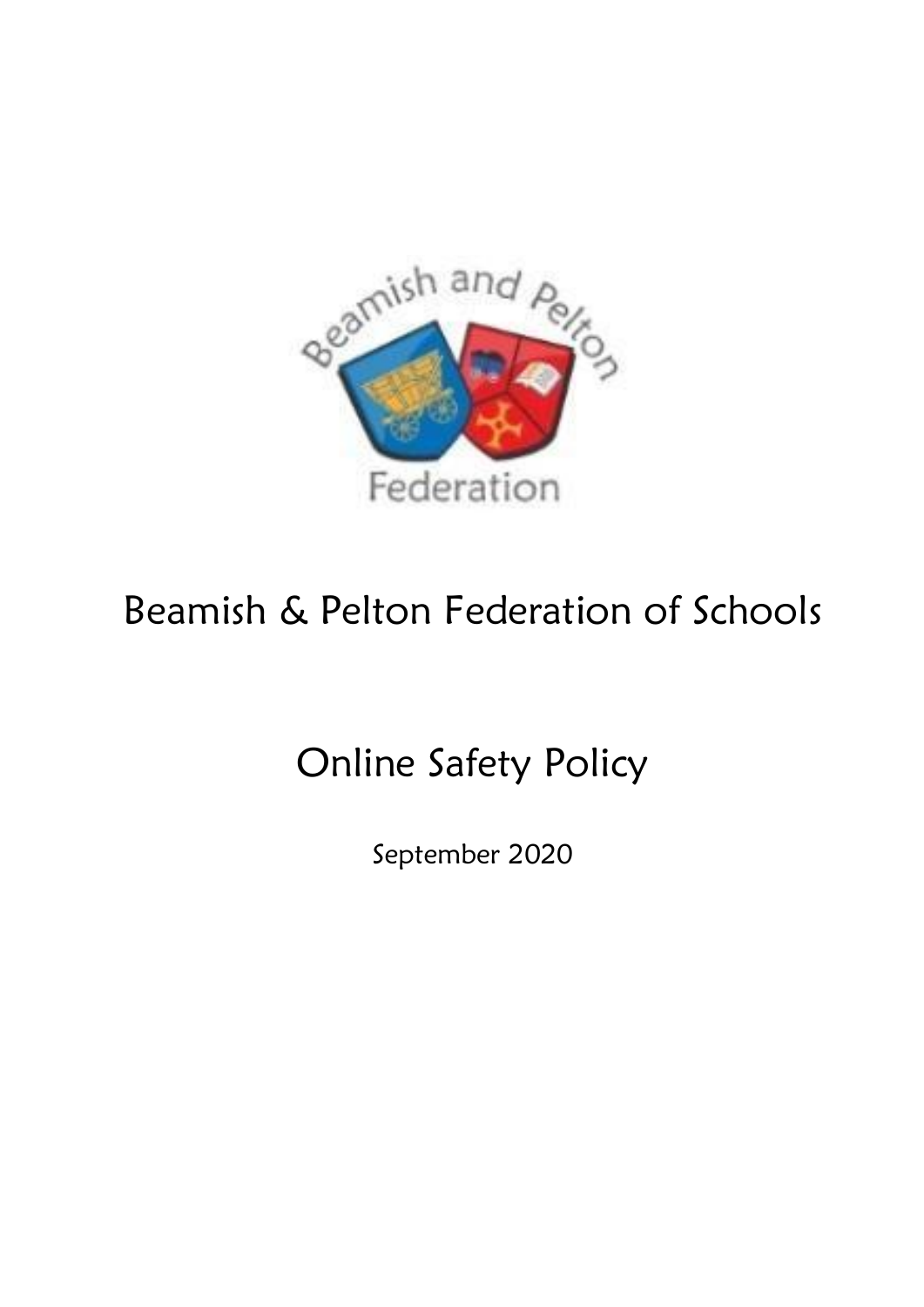#### **Contents**

How to use this document

- 1. Creating an Online Safety ethos
	- 1.1. Aims and policy scope
	- 1.2. Writing and reviewing the Online Safety policy
	- 1.3. Key responsibilities for the community
		- 1.3.1. Key responsibilities of the school/setting management team
		- 1.3.2. Key responsibilities of the designated safeguarding lead/ Online Safety lead
		- 1.3.3. Key responsibilities of staff
		- 1.3.4. Additional responsibilities of staff managing the technical environment
		- 1.3.5. Key responsibilities of children and young people
		- 1.3.6. Key responsibilities of parents/carers
- 2. Online communication and safer use of technology
	- 2.1. Managing the school/setting website
	- 2.2. Publishing images and videos Online
	- 2.3. Managing email
	- 2.4. Official video conferencing and webcam use for educational purposes
	- 2.5. Appropriate and safe classroom use of the internet and any associated devices
	- 2.6. Management of school learning platforms/portals/gateways
- 3. Social media policy
	- 3.1. General social media use
	- 3.2. Official use of social media
	- 3.3. Staff personal use of social media
	- 3.4. Staff official use of social media
	- 3.5. Pupil use of social media
- 4. Use of personal devices and mobile phones
	- 4.1. Rationale regarding personal devices and mobile phones
	- 4.2. Expectations for safe use of personal devices and mobile phones
	- 4.3. Pupil use of personal devices and mobile phones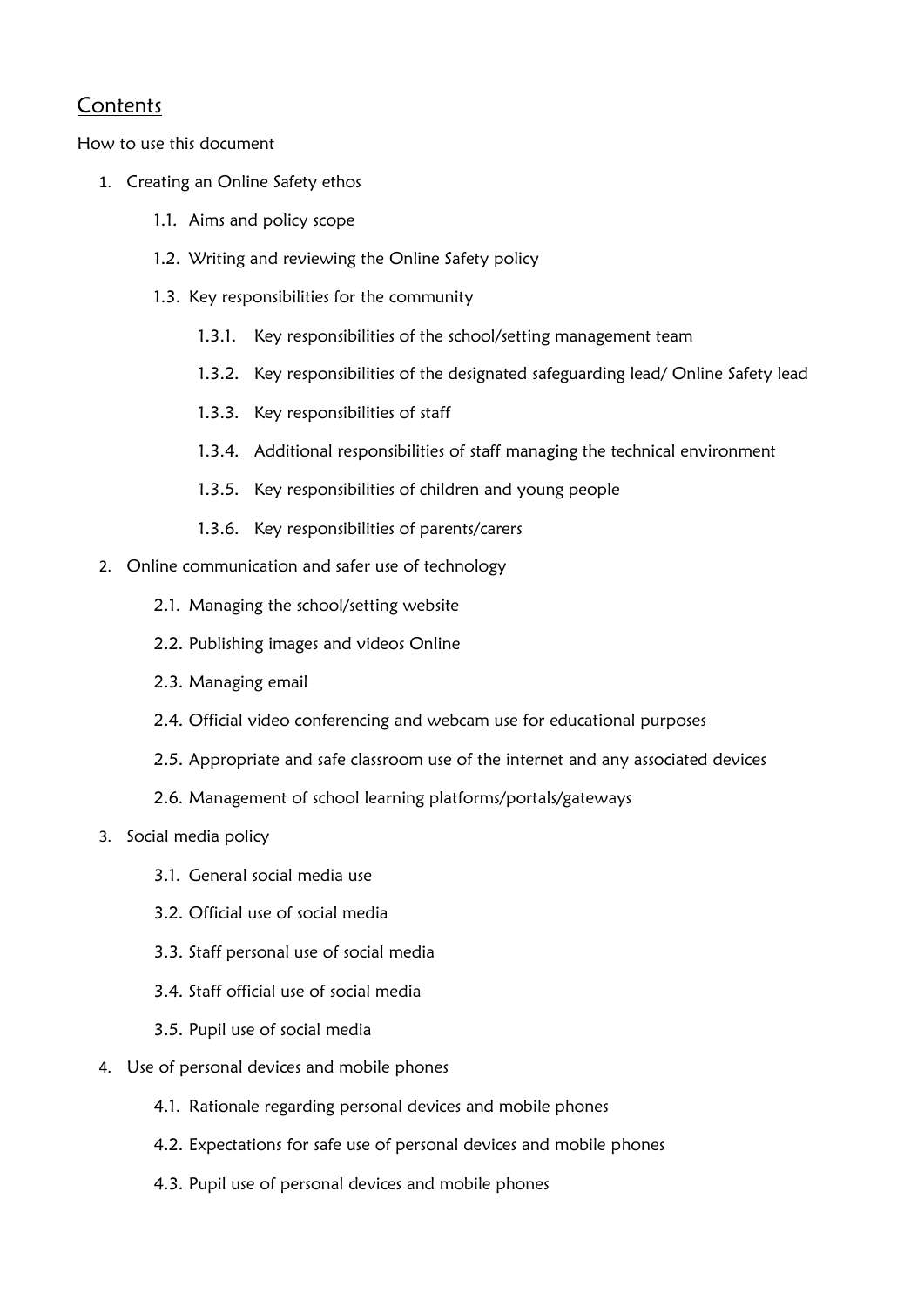- 4.4. Staff use of personal devices and mobile phones
- 4.5. Visitors use of personal devices and mobile phones
- 5. Policy decisions
	- 5.1. Recognising Online risks
	- 5.2. Internet use throughout the wider school/setting community
	- 5.3. Authorising internet access
- 6. Engagement approaches
	- 6.1. Engagement and education of children and young people
	- 6.2. Engagement and education of children and young people who are considered to be vulnerable
	- 6.3. Engagement and education of staff
	- 6.4. Engagement and education of parents/carers
- 7. Managing information systems
	- 7.1. Managing personal data Online
	- 7.2. Security and management of information systems
	- 7.3. Filtering and monitoring
	- 7.4. Management of applications used to record children's progress 8. Responding to Online

incidents and concerns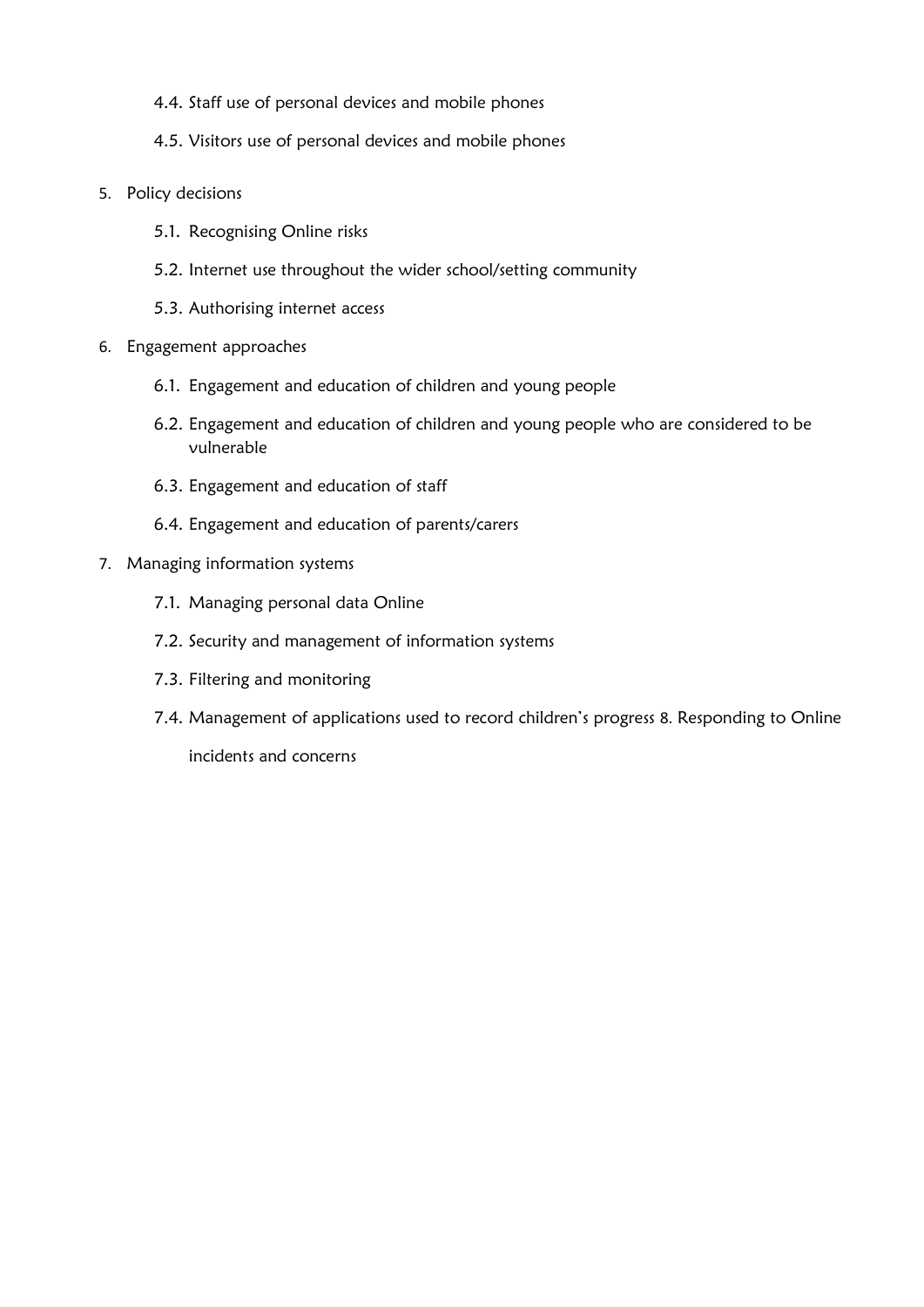# Creating an Online Safety Ethos

### *1.1* Aims and policy scope

#### Why does a school or setting need an Online Safety policy?

In today's society, children, young people and adults interact with technologies such as mobile phones, tablets, games consoles and the Internet on a daily basis and experience a wide range of opportunities, attitudes and situations. The exchange of ideas, social interaction and learning opportunities involved are greatly beneficial to all, but can occasionally place children, young people and adults in danger. Online Safety covers issues relating to children and young people as well as adults, and their safe use of the Internet, mobile phones, tablets and other electronic communications technologies, both in and out of school or settings. It includes education for all members of the community on risks and responsibilities and is part of the 'duty of care' which applies to everyone working with children.

Leaders and managers within educational settings will have specific statutory responsibilities regarding ensuring and promoting children's Safety and well-being which apply to both the on and offline world that today's children inhabit. Statutory government guidance which highlights this for education settings includes Keeping Children Safe in Education (May 2016 to be implemented in September 2016), Prevent and Tackling Bullying (November 2014), Screening, Searching and Confiscation (February 2014) and The Prevent Duty (July 2015).

|                                    | Commercial                                                         | Aggressive                                | Sexual                                                                                                                                                                                                                 | Values                                                                                                                                                |
|------------------------------------|--------------------------------------------------------------------|-------------------------------------------|------------------------------------------------------------------------------------------------------------------------------------------------------------------------------------------------------------------------|-------------------------------------------------------------------------------------------------------------------------------------------------------|
| Content<br>Child as<br>recipient   | Advertising<br>Spam<br>Copyright<br>Sponsorship<br>Hacking         | Violent content<br><b>Hateful Content</b> | Pornographic content<br>Unwelcome sexual<br>comments                                                                                                                                                                   | <b>Bias</b><br>Racist and extremist content<br>Misleading info/advice<br>Body Image and self esteem<br>Distressing or offensive<br>content            |
| Contact<br>Child as<br>participant | Tracking<br>Harvesting data<br>Sharing personal<br>linformation    | Being bullied, harassed<br>or stalked     | Meeting strangers<br>Sexualised bullying<br>(including sexting)<br>Grooming<br>Online Child Sexual<br>Exploitation                                                                                                     | Self-harm and suicide<br>Unwelcome persuasions<br>Grooming for extremism                                                                              |
| Conduct<br>Child as actor          | Illegal downloading<br>Hacking<br>Gambling<br>Privacy<br>Copyright | Bullying, harassing or<br>stalking others | Creating and uploading<br>inappropriate or illegal<br>content (including "sexting") Encouraging others to take<br>Unhealthy/inappropriate<br>sexual relationships<br>Child on child sexualised or<br>harmful behaviour | Providing misleading<br>information and advice<br>risks Online<br>Sharing extremist views<br>Problematic Internet Use or<br>"Addiction"<br>Plagiarism |

Children and young people are likely to encounter a range of risks online highlighted as content, contact and conduct. These issues can be summarised as: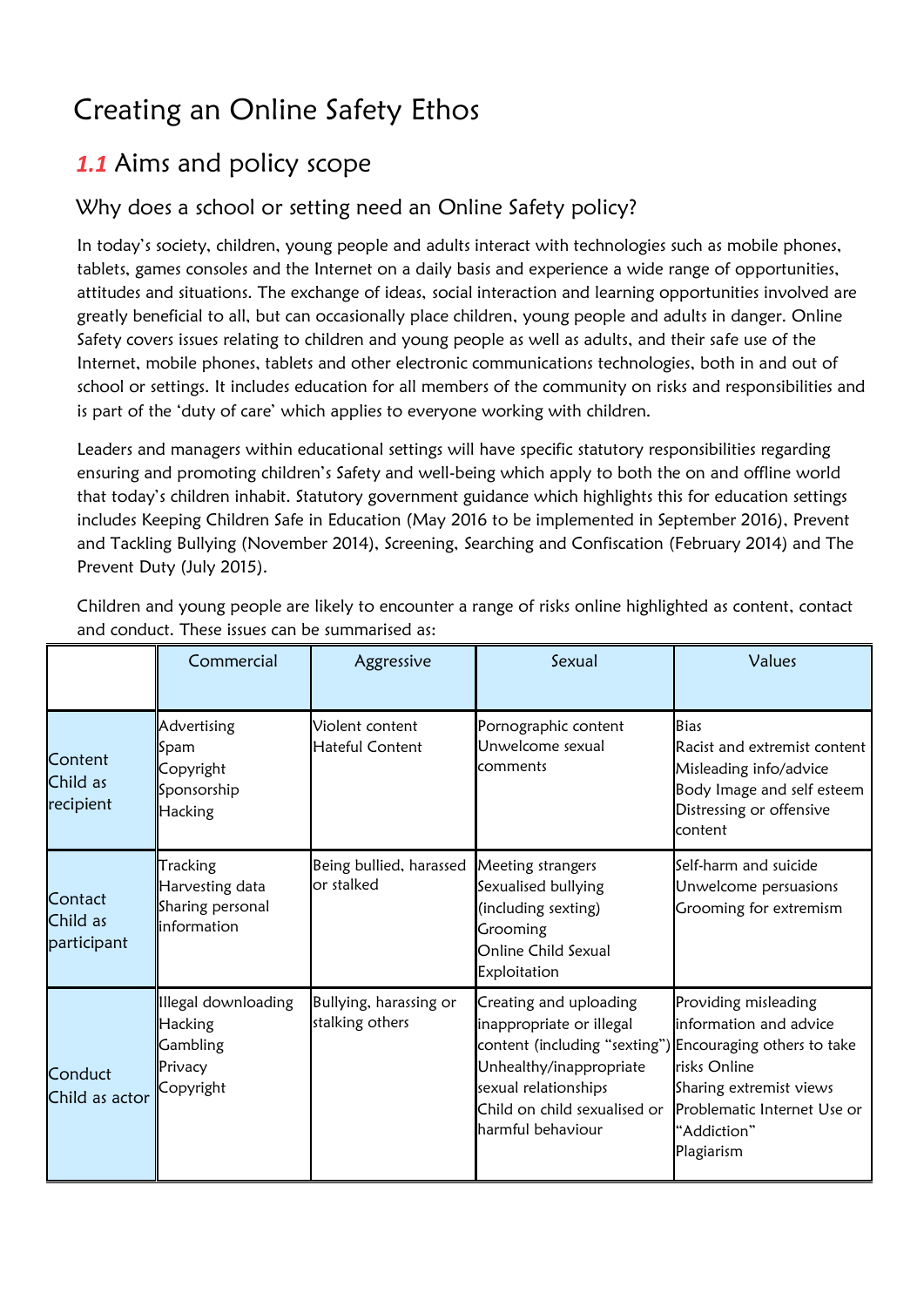#### Content adapted from EU Kids Online 2008

#### 1.1. Policy Statements:

- **+** Beamish and Pelton Federation believes that Online Safety is an essential element of safeguarding children and adults in the digital world, when using technology such as computers, tablets, mobile phones or games consoles.
- **+** Beamish and Pelton Federation identifies that the internet and information communication technologies are an important part of everyday life, so children must be supported to be able to learn how to develop strategies to manage and respond to risk and be empowered to build resilience Online.
- **+** Beamish and Pelton Federation has a duty to provide the community with quality Internet access to raise education standards, promote achievement, support professional work of staff and enhance management functions.
- **+** Beamish and Pelton Federation identifies that there is a clear duty to ensure that all children and staff are protected from potential harm Online.
- **+** The purpose of Beamish and Pelton Federation Online Safety policy is to:
	- o Clearly identify the key principles expected of all members of the community with regards to the safe and responsible use technology to ensure that Beamish and Pelton Federation is a safe and secure environment.
	- o Safeguard and protect all members of Beamish and Pelton Federation community Online.
	- o Raise awareness with all members of Beamish and Pelton Federation community regarding the potential risks as well as benefits of technology.
	- o To enable all staff to work safely and responsibly, to role model positive behaviour Online and be aware of the need to manage their own standards and practice when using technology.
	- o Identify clear procedures to use when responding to Online Safety concerns that are known by all members of the community.
- **+** This policy applies to all staff including the governing body, teachers, support staff, external contractors , visitors, volunteers and other individuals who work for or provide services on behalf of the school (collectively referred to as 'staff' in this policy) as well as children and parents/carers.
- **+** This policy applies to all access to the internet and use of information communication devices, including personal devices, or where children, staff or other individuals have been provided with school issued devices for use off-site, such as a work laptops, tablets or mobile phones.
- **+** This policy must be read in conjunction with other relevant school policies including (but not limited to) safeguarding and child protection, anti-bullying, behaviour, data protection, photography and video policy acceptable use policies, confidentiality and relevant curriculum policies including computing, Personal Social and Health Education (PSHE), Citizenship and Sex and Relationships Education (SRE).

# 1.2 Writing and reviewing the Online Safety policy

*1.2* Policy Statements: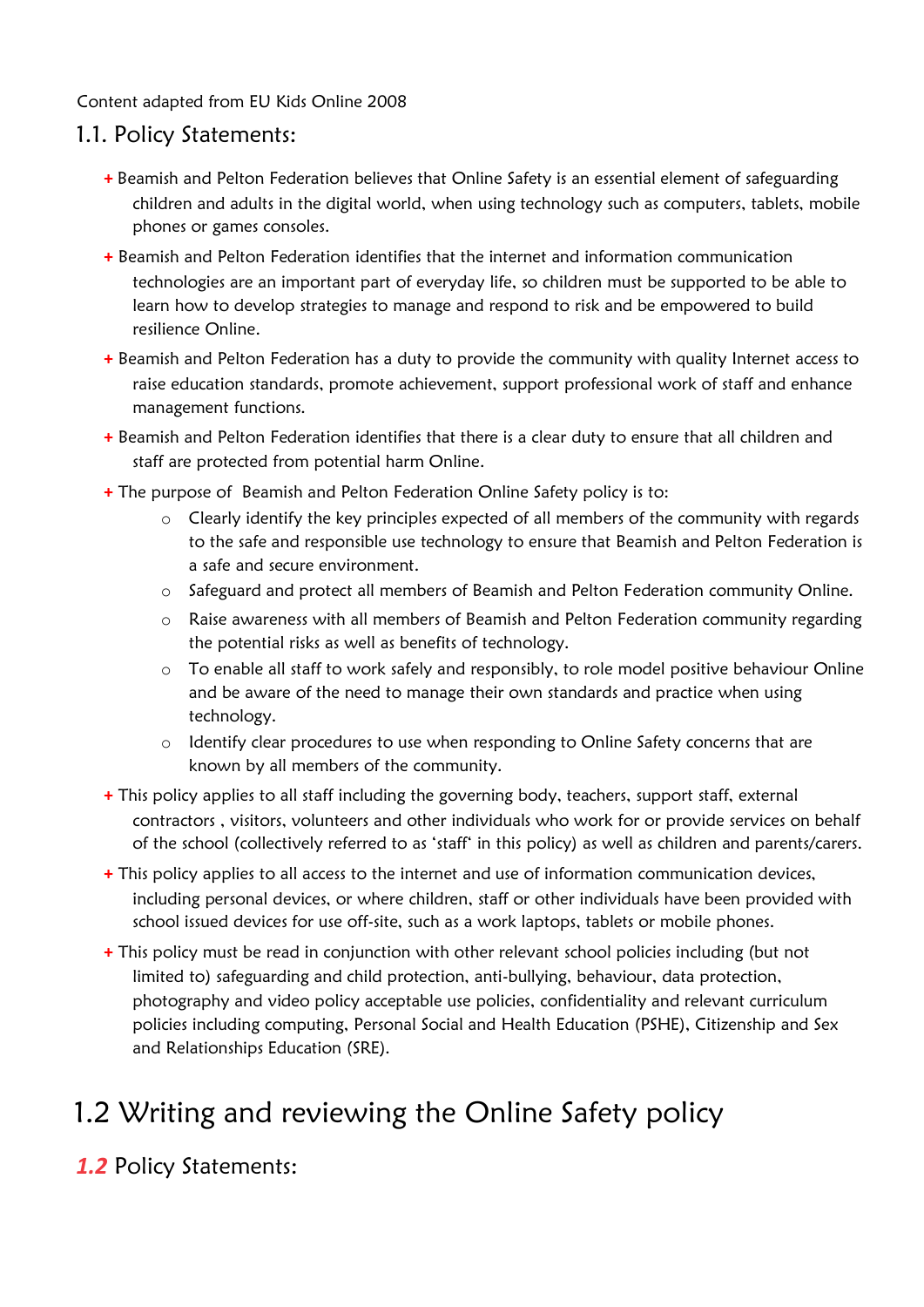The Designated Safeguarding Leads (DSL) Karen Telfer, Judith Russell and Lynn Stavers.

The Online Safety Leads (If not the DSL) are Karen Telfer, Judith Russell and Julie Short

The Online Safety lead for the Governing Body is Wendy Guile.

Policy approved by Head Teacher/Manager: ……………………………………………… Date: ……………

Policy approved by Governing Body: ………………………………………….. (Chair of Governors) Date:

The date for the next policy review is September 2021.

- **+** Beamish and Pelton Federation Online Safety policy has been written by the school, involving staff, pupils, governors and parents/carers, building on the Durham County Council (DCC) Online Safety policy template, with specialist advice and input as required.
- **+** The policy has been approved and agreed by the Leadership/Management Team and Governing Body
- **+** The school has appointed the Designated Safeguarding Leads (Karen Telfer/Judith Russell/Lynn Stavers) as appropriate members of the leadership team and the Online Safety lead along with Computing Coordinator Julie Short).
- **+** The school has appointed as the member of the Governing Body to take lead responsibility for Online Safety.
- **+** The Online Safety Policy and its implementation will be reviewed by the school/setting at least biannually or sooner if required.

### 1.3 Key responsibilities for the community

All members of school/setting communities have an essential role to play in ensuring the Safety and wellbeing of others, both on and offline. It is important that all members of the community are aware of these roles and responsibilities and also how to access and seek support and guidance.

### 1.3.1 Key responsibilities of the school/setting management team

#### 1.3.1 The key responsibilities of the school/setting management and leadership team are:

- **+** Developing, owning and promoting the Online Safety vision and culture to all stakeholders, in line with national and local recommendations with appropriate support and consultation throughout the school community.
- **+** Ensuring that Online Safety is viewed by the whole community as a safeguarding issue and proactively developing a robust Online Safety culture.
- **+** Supporting the Designated Safeguarding Lead (DSL) and / or the Online Safeguarding Lead by ensuring they have sufficient time and resources to fulfil their Online Safety role and responsibilities.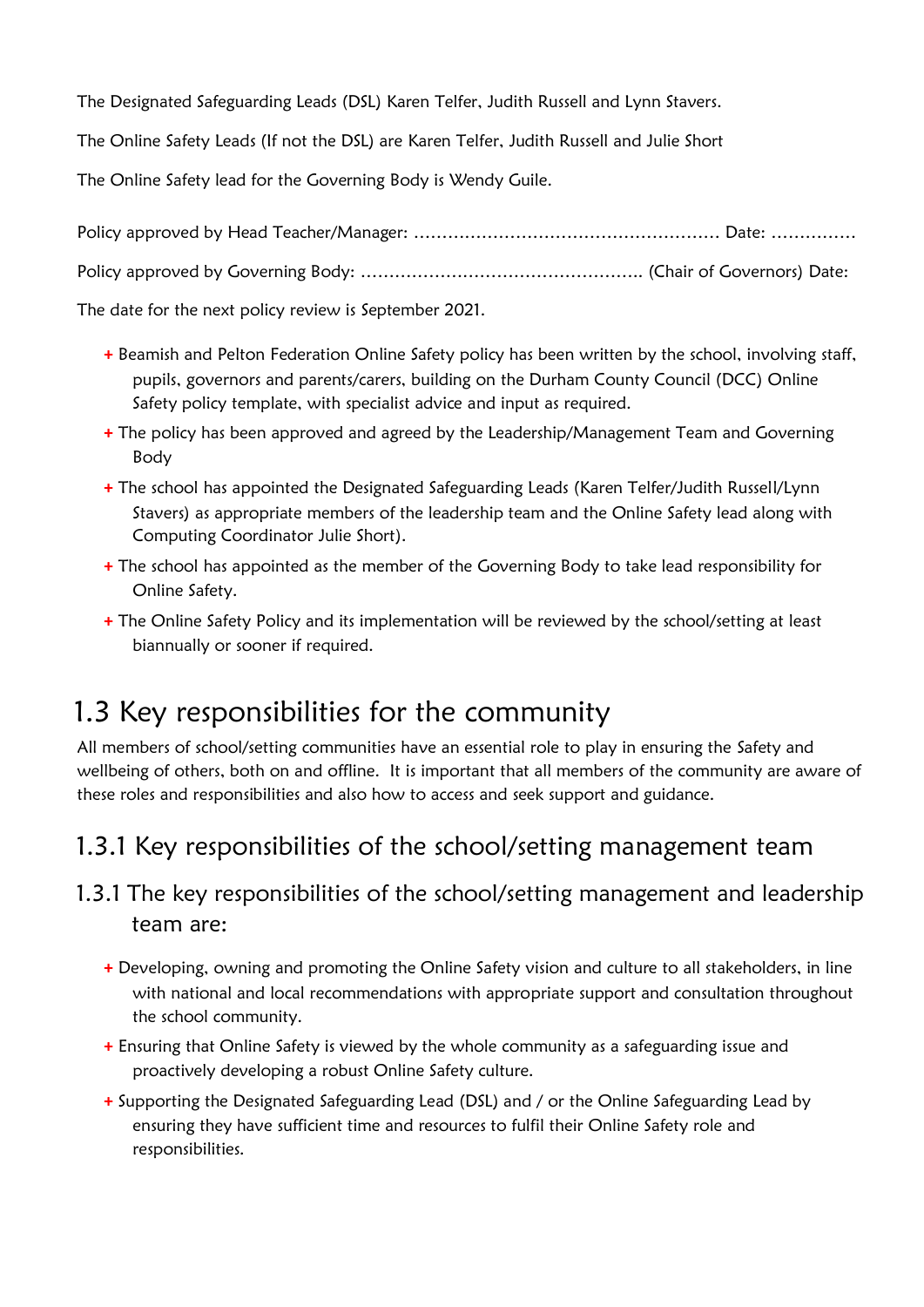- **+** Ensuring there are appropriate and up-to-date policies and procedures regarding Online Safety including an Acceptable Use Policy which covers appropriate professional conduct and use of technology, the Data Protection Policy which outlines when and how data is used and stored electronically and the Photography and video policy which outlines permission guidance for staff, parents and school visitors on how and when photographs should be taken and stored.
- **+** To ensure that suitable and appropriate filtering and monitoring systems are in place to protect children from inappropriate content which meet the needs of the school community whilst ensuring children have access to required educational material.

To work with and support technical staff in monitoring the Safety and security of school/setting systems and networks and to ensure that the school/setting network system is actively monitored.

- **+** Ensuring all members of staff receive regular, up-to-date and appropriate training regarding Online Safety roles and responsibilities and provide guidance regarding safe appropriate communications.
- **+** Ensuring that Online Safety is embedded within a progressive whole school/setting curriculum which enables all pupils to develop an age-appropriate understanding of Online Safety and the associated risks and safe behaviours.
- **+** To be aware of any Online Safety incidents and ensure that external agencies and support are liaised with as appropriate.
- **+** Receiving and regularly reviewing Online safeguarding records and using them to inform and shape future practice.
- **+** Ensuring there are robust reporting channels for the school/setting community to access regarding Online Safety concerns, including internal, local and national support.
- **+** Ensure that appropriate risk assessments are undertaken regarding the safe use of technology, including ensuring the safe and responsible use of devices.
- **+** To ensure a member of the Governing Body is identified with a lead responsibility for supporting Online Safety.
- **+** Auditing and evaluating current Online Safety practice to identify strengths and areas for improvement.
- **+** To ensure that the Designated Safeguarding Lead (DSL) works with the Online Safety lead.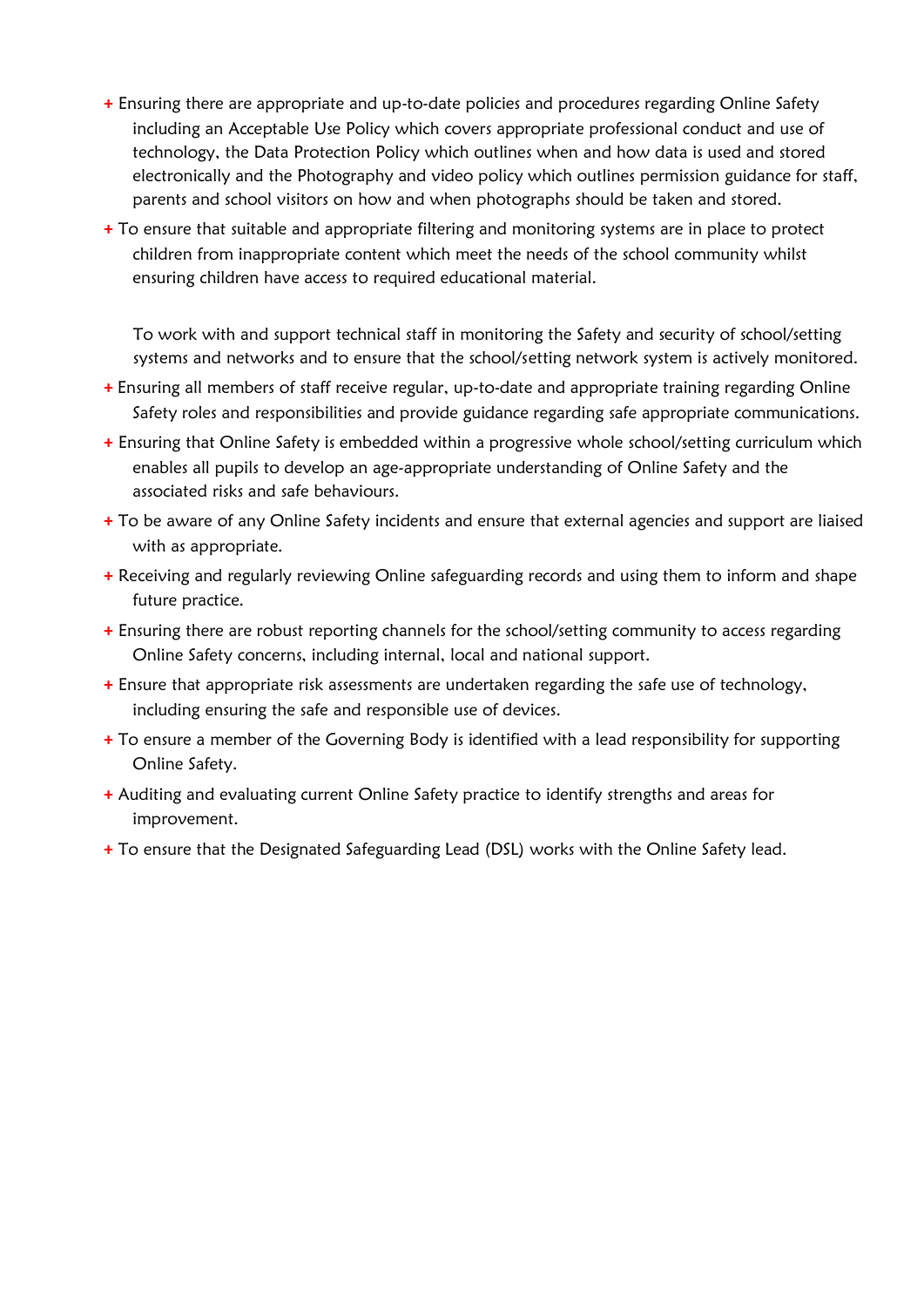### 1.3.2 Key responsibilities of the Designated Safeguarding Lead (DSL) / Online Safety lead

#### 1.3.2 The key responsibilities of the Online Safety Lead are:

- **+** Working closely with the DSL to help ensure that all safeguarding incidents either online or otherwise are dealt with following the schools safeguarding procedures.
- **+** Acting as a named point of contact on all online safeguarding issues and liaising with other members of staff and other agencies as appropriate.
- **+** Keeping up-to-date with current research, legislation and trends regarding Online Safety.
- **+** Coordinating participation in local and national events to promote positive online behaviour, e.g. Safer Internet Day.
- **+** Ensuring that Online Safety is promoted to parents and carers and the wider community through a variety of channels and approaches.
- **+** Work with the school/setting lead for data protection and data security to ensure that practice is in line with current legislation (GDPR) and is upheld.
- **+** Maintaining a record of Online Safety concerns/incidents and actions taken as part of the schools safeguarding recording structures and mechanisms (CPOMs).
- **+** Monitor the school/settings Online Safety incidents to identify gaps/trends and use this data to update the school/settings education response to reflect need
- **+** To report to the school management team, Governing Body and other agencies as appropriate, on Online Safety concerns and local data/figures.
- **+** Liaising with the local authority and other local and national bodies, as appropriate.

Working with the school/setting leadership and management to review and update the Online Safety policies, Acceptable Use Policies (AUPs) and other related policies on a regular basis (at least annually) with stakeholder input.

- **+** Ensuring that Online Safety is integrated with other appropriate school policies and procedures.
- **+** Leading an Online Safety team/group
- **+** Meet regularly with the governor/board/committee member with a lead responsibility for Online Safety.

### 1.3.3 Key responsibilities of staff

#### 1.3.3 The key responsibilities for all members of staff are:

- **+** Contributing to the development of Online Safety policies.
- **+** Reading the school Acceptable Use Policies (AUPs) and adhering to them.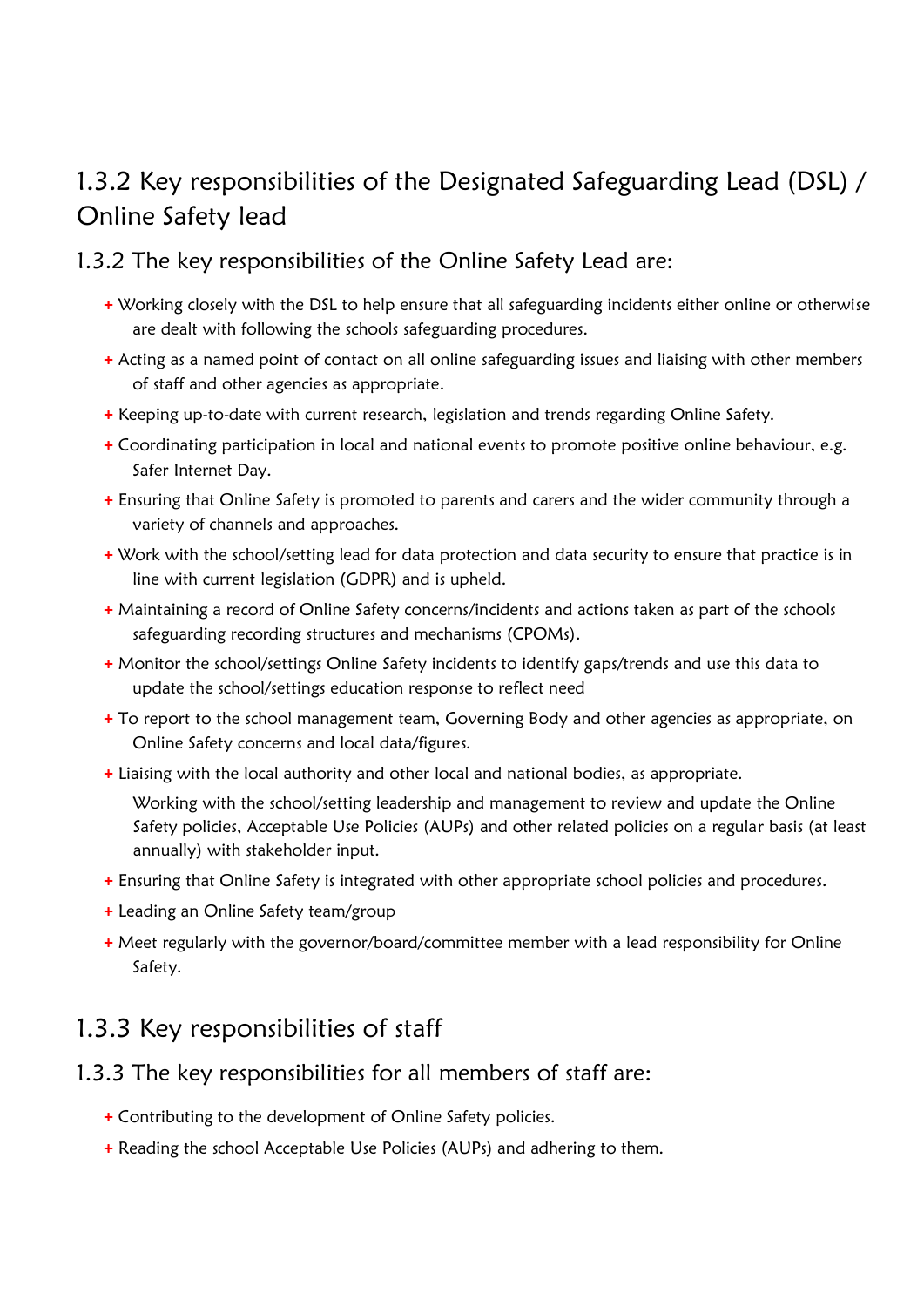- **+** Taking responsibility for the security of school/setting systems and data in line with the school's Data Protection policy and Photograph and Video policy.
- **+** Having an awareness of a range of different online safety issues and how they may relate to the children in their care.
- **+** Modelling good practice when using new and emerging technologies
- **+** Embedding online safety education in curriculum delivery wherever possible.
- **+** Identifying individuals of concern and taking appropriate action by following school safeguarding policies and procedures.
- **+** Knowing when and how to escalate online safety issues, internally and externally.
- **+** Being able to signpost to appropriate support available for online safety issues, internally and externally.
- **+** Maintaining a professional level of conduct in their personal use of technology, both on and off site.
- **+** Demonstrating an emphasis on positive learning opportunities.
- **+** Taking personal responsibility for professional development in this area.

### 1.3.4. Additional responsibilities for staff managing the technical environment

#### 1.3.4 In addition to the above, the key responsibilities for staff managing the technical environment are:

- **+** Providing a safe and secure technical infrastructure which support safe Online practices while ensuring that learning opportunities are still maximised.
- **+** Taking responsibility for the implementation of safe security of systems and data in partnership with the leadership and management team.
- **+** To ensure that suitable access controls and two-step encryption is implemented to protect personal and sensitive information held on school-owned devices.
- **+** Ensuring that the schools filtering policy is applied and updated on a regular basis and that responsibility for its implementation is shared with the DSL.
- Ensuring that the use of the school/setting's network is regularly monitored and reporting any deliberate or accidental misuse to the DSL.
- **+** Report any breaches or concerns to the DSL and leadership team and together ensure that they are recorded and appropriate action is taken as advised.
- **+** Developing an understanding of the relevant legislation as it relates to the security and Safety of the technical infrastructure.
- **+** Report any breaches and liaising with the local authority (or other local or national bodies) as appropriate on technical infrastructure issues.
- **+** Providing technical support and perspective to the DSL and leadership team, especially in the development and implementation of appropriate Online Safety policies and procedures.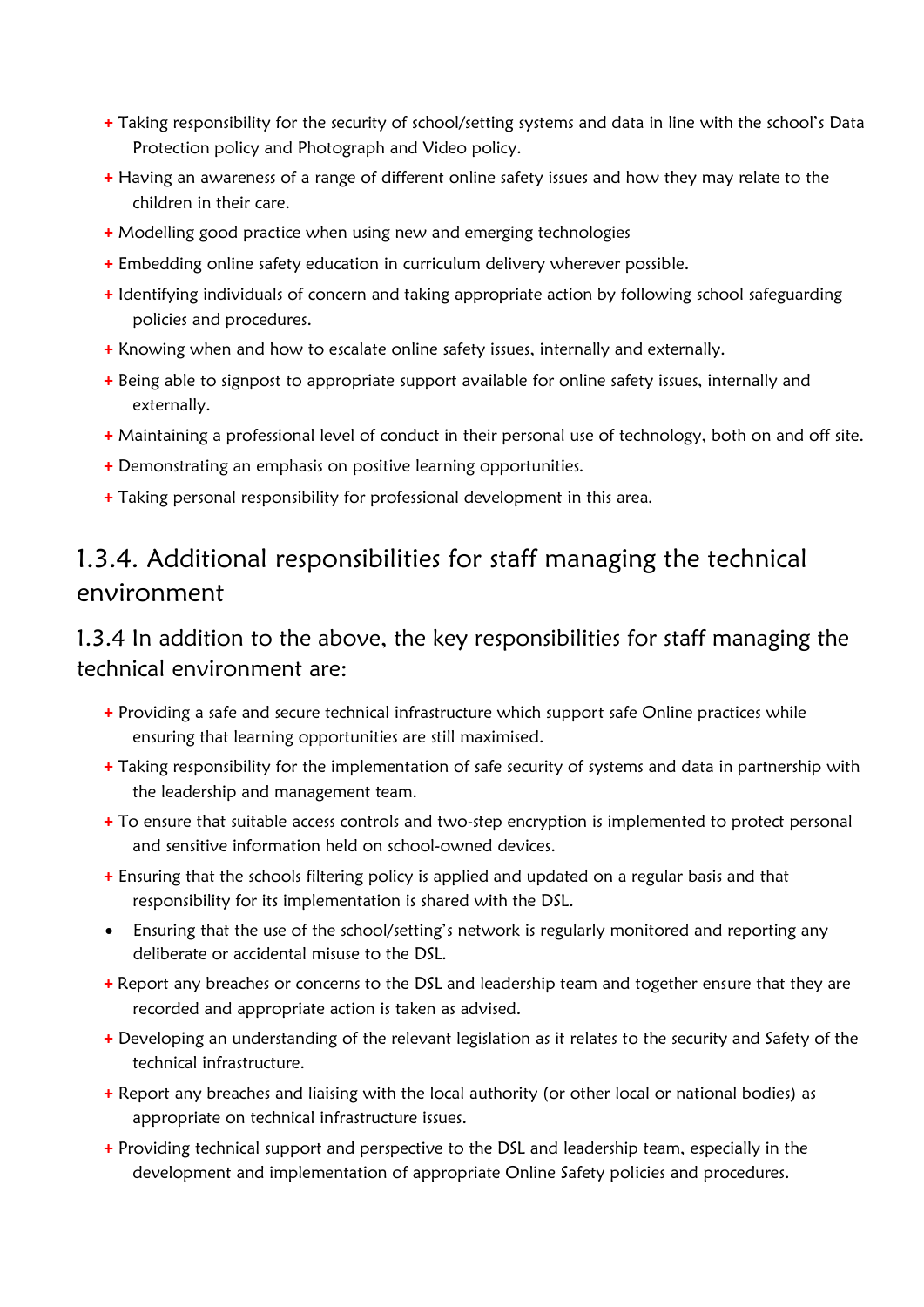- Ensuring that the school's ICT infrastructure/system is secure and not open to misuse or malicious attack.
- Ensuring that appropriate anti-virus software and system updates are installed and maintained on all setting machines and portable devices.
- Ensure that appropriately strong passwords are applied and enforced for all but the youngest users.

### 1.3.5 Key responsibilities of children and young people

#### 1.3.5 The key responsibilities of children and young people are:

- **+** Contributing to the development of Online Safety policies.
- **+** Reading the school/setting Acceptable Use Policies (AUPs) and adhering to them.
- **+** Keeping personal information private online
- **+** Respecting the feelings and rights of others both on and offline.
- **+** Seeking help from a trusted adult if things go wrong, and supporting others that may be experiencing Online Safety issues.

At a level that is appropriate to their individual age, ability and vulnerabilities:

- **+** Taking responsibility for keeping themselves and others safe online.
- **+** Taking responsibility for their own awareness and learning in relation to the opportunities and risks posed by new and emerging technologies.
- **+** Assessing the personal risks of using any particular technology, and behaving safely and responsibly to limit those risks.

### 1.3.6. Key responsibilities of parents and carers

The school will help children to learn about staying safe online, but recognises that the primary responsibility for Online Safety at home lies with parents / carers. The school will seek to work with families to help them to encourage children to adopt safe use of the digital technologies at home.

#### 1.3.6 The key responsibilities of parents and carers are:

- **+** Reading the school/setting Acceptable Use Policies, encouraging their children to adhere to them, and adhering to them themselves where appropriate.
- **+** Discussing Online Safety issues with their children, supporting the school in their Online Safety approaches, and reinforcing appropriate safe Online behaviours at home.

**+** Role modelling safe and appropriate uses of technology and social media e.g. using Parental Controls.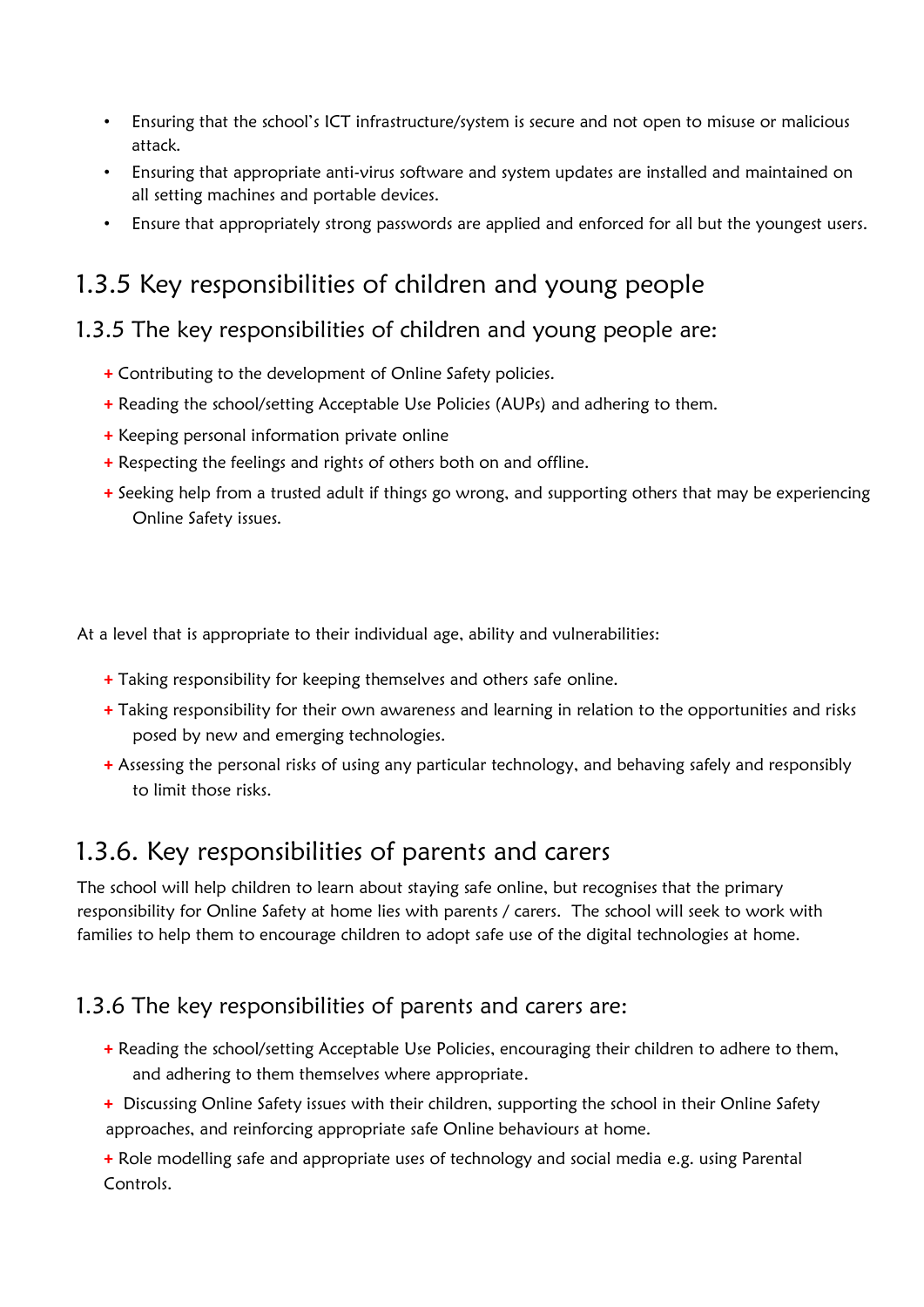- **+** Identifying changes in behaviour that could indicate that their child is at risk of harm online.
- **+** Seeking help and support from the school, or other appropriate agencies, if they or their child encounters online problems or concerns.
- **+** Contributing to the development of the school/setting Online Safety policies.
- **+** Using school systems, such as learning platforms, and other network resources, safely and appropriately.
- **+** Taking responsibility for their own awareness and learning in relation to the opportunities and risks posed by new and emerging technologies.
- **+** Adhere to photography and video permissions (see policy)

### 2. Online Communication and Safer Use of Technology

Schools and settings will be using a variety of online communication and collaboration tools both informally and formally with children, parents/carers and staff. It will be important that managers and leaders are aware of this use and provide clear boundaries and expectations for safe use.

### 2.1 Managing the school/setting website

#### 2.1 Statements:

- **+** The school will ensure that information posted on the school website meets the requirements as identified by the Department for Education (DfE).
- **+** The contact details on the website will be the school/setting address, email and telephone number. Staff or pupils' personal information will not be published. First names of children will only be used when detailing work or school events.
- **+** The head teacher/manager will take overall editorial responsibility for online content published and will ensure that information is accurate and appropriate.
- **+** The website will comply with the school's guidelines for publications including accessibility respect for intellectual property rights, privacy policies and copyright and in line with GDPR policies.
- **+** Email addresses will be published carefully online, to avoid being harvested for spam (e.g. by replacing '@' with 'AT'.)
- **+** Pupils work will be published with their permission or that of their parents/carers (see Data Protection and Photography and Video Policy)
- **+** The administrator account for the school website will be safeguarded with an appropriately strong password.
- **+** The school will post information about safeguarding, including Online Safety, on the school website for members of the community.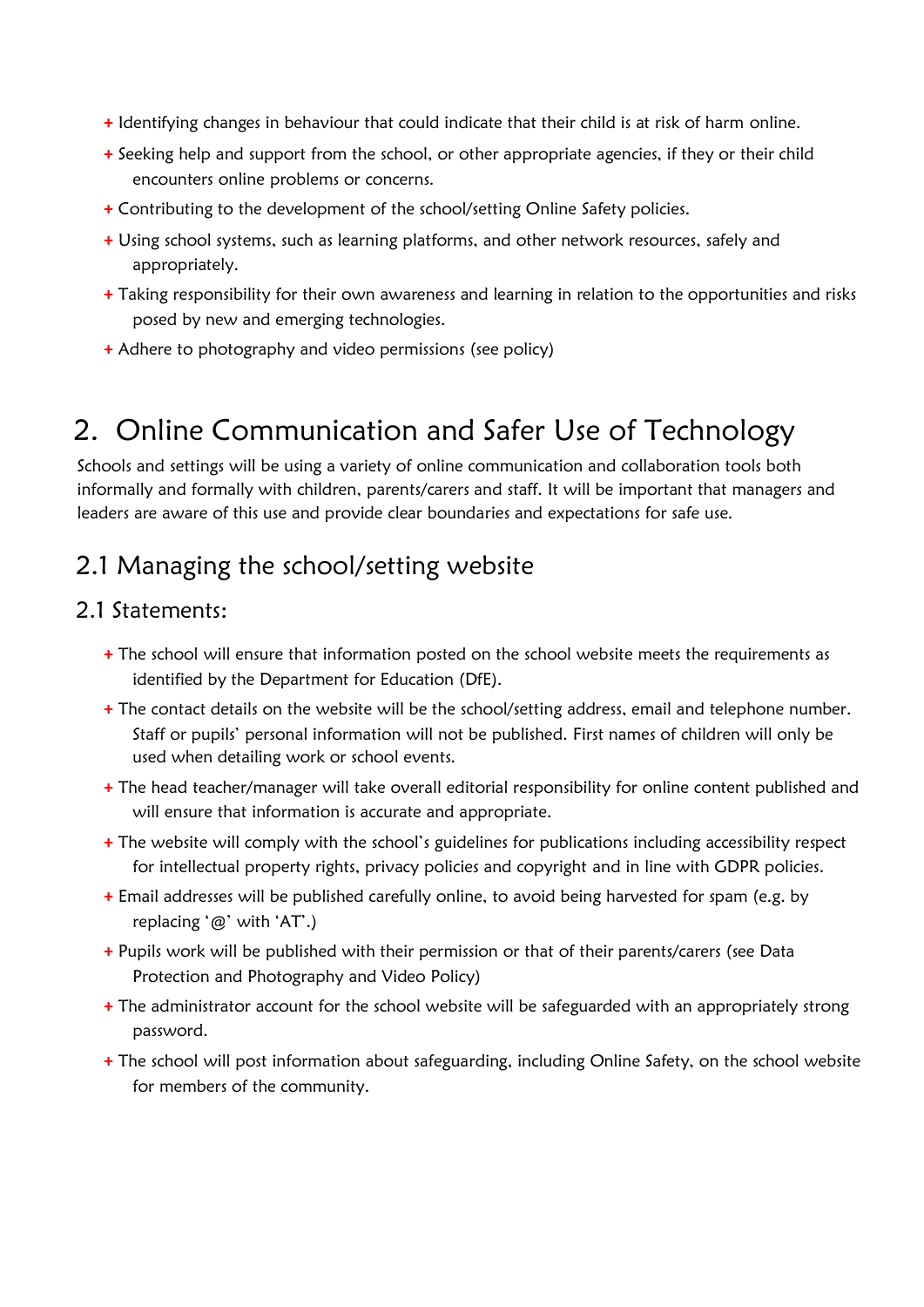### 2.2 Publishing images and videos Online

#### 2.2 Statements:

The school/setting will ensure that all use of images and videos take place in accordance other policies and procedures including GDPR/Data Protection, Photography and Video Policy, Acceptable Use Policies, Codes of Conduct, social media etc.

**+** In line with the Data protection policy and Photography and Video Policy, written permission from parents or carers will always be obtained before images/videos of pupils are electronically published.

### 2.3 Managing email

#### 2.3 Statements:

- **+** Pupils may only use school/setting provided email accounts for educational purposes
- **+** All members of staff are provided with a specific school/setting email address to use for any official communication.
- **+** The use of personal email addresses by staff for any official school is not permitted.
- **+** The forwarding of any chain messages/emails etc. is not permitted. Spam or junk mail will be blocked and reported to the email provider.
- **+** Any electronic communication which contains any content which could be subject to data protection legislation (e.g. sensitive or personal information) will only be sent using secure and encrypted email
- **+** Access to school /setting email systems will always take place in accordance to data protection legislation and in line with other appropriate school/setting policies e.g. confidentiality.
- **+** Members of the community must immediately tell a designated member of staff if they receive offensive communication and this will be recorded in the school safeguarding files/records.
- Staff will be encouraged to develop an appropriate work life balance when responding to email, especially if communication is taking place between staff and pupils and parents. This is also applicable to Class Dojo.
- Excessive social email use can interfere with teaching and learning and will be restricted. Access in school to external personal email accounts is blocked.
- Email sent to external organisations should be written carefully and authorised before sending, in the same way as a letter written on school headed paper would be.
- The school will have a dedicated email for reporting wellbeing and pastoral issues. This inbox will be managed by designated and trained staff.
- School email addresses and other official contact details will not be used for setting up personal social media accounts.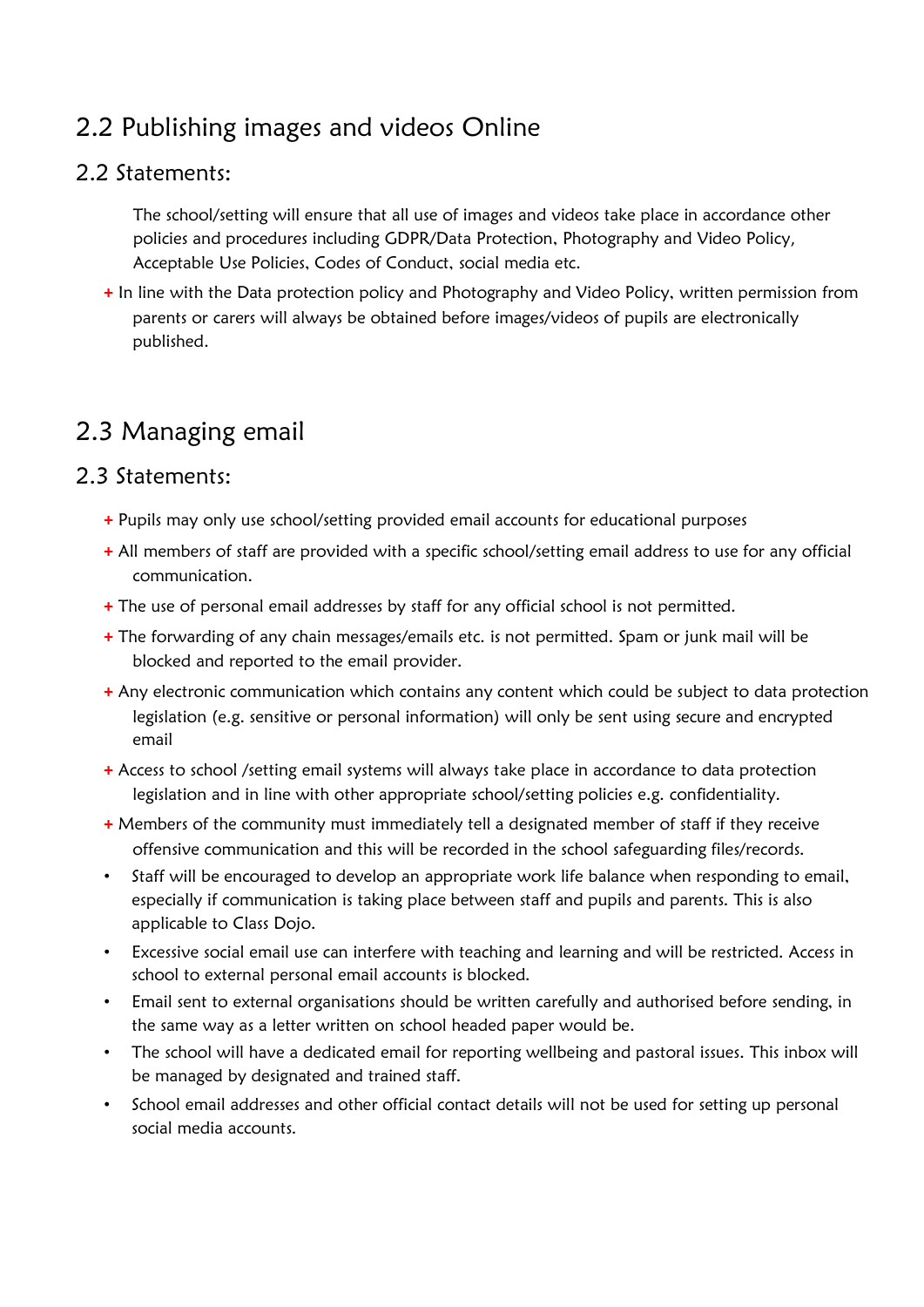### 2.4 Official videoconferencing and webcam use for educational purposes

#### 2.4 Statements:

- **+** The school acknowledges that videoconferencing is a challenging activity with a wide range of learning benefits. Preparation and evaluation are essential to the whole activity.
- **+** Equipment connected to the educational broadband network will use the national E.164 numbering system and display their H.323 ID name.
	- External IP addresses will not be made available to other sites.
- **+** Videoconferencing contact details will not be posted publicly.
- **+** Video conferencing equipment will be kept securely and, if necessary, locked away when not in use.
- **+** School videoconferencing equipment will not be taken off school premises without permission.
- Staff will ensure that external videoconference opportunities and/or tools are suitably risk assessed and will ensure that accounts and systems used to access events are appropriately safe and secure.

#### Users

- **+** Pupils will ask permission from a teacher before making or answering a videoconference call or message.
- **+** Videoconferencing will be supervised appropriately for the pupils' age and ability. Class teacher will monitor videoconferencing with focussed groups as it occurs.
- **+** Parents and carers consent will be obtained prior to children taking part in videoconferencing activities ( see Photography and Video Policy)
- **+** Video conferencing will take place via official and approved communication channels following a robust risk assessment.
- Only key administrators will be given access to videoconferencing administration areas or remote control pages.
- Unique log on and password details for the educational videoconferencing services will only be issued to members of staff and kept secure.
- When recording a videoconference lesson, written permission will be given by all sites and participants. The reason for the recording must be given and the recording of videoconference should be clear to all parties at the start of the conference. Recorded material will be stored securely.
- If third party materials are to be included, the school will check that recording is acceptable to avoid infringing the third party intellectual property rights.
- The school will establish dialogue with other conference participants before taking part in a videoconference. If it is a non-school site the school will check that they are delivering material that is appropriate for the class.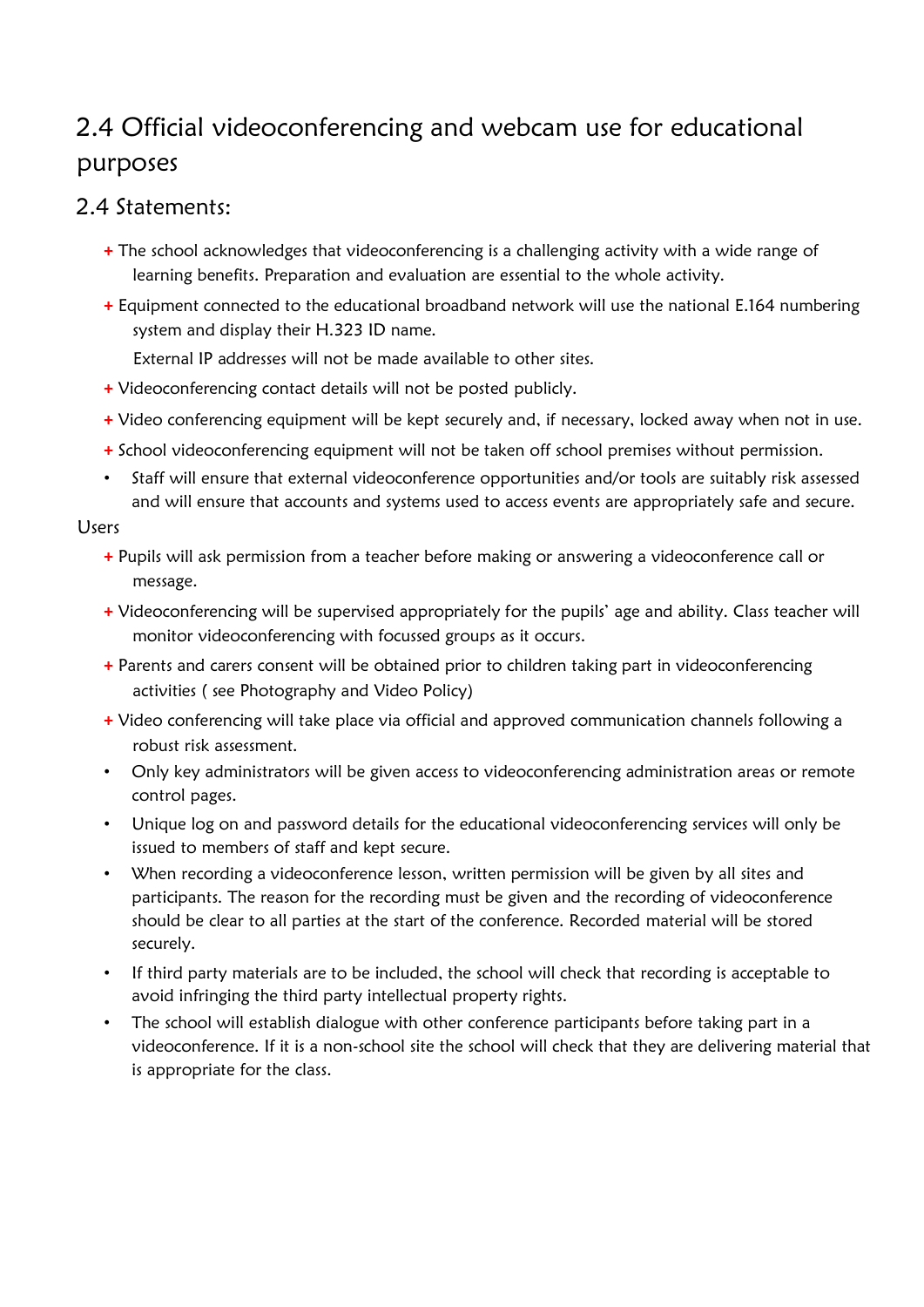### 2.5 Appropriate and safe classroom use of the internet and any associated devices

#### 2.5 Possible statements:

- **+** Internet use is a key feature of educational access and all children will receive age and ability appropriate education to support and enable them to develop strategies to respond to concerns as part of an embedded whole school curriculum. Please access subject specific curriculum for further information.
- **+** The school/setting's internet access will be designed to enhance and extend education.
- **+** Access levels to the internet will be reviewed to reflect the curriculum requirements and the age and ability of pupils.
- **+** All members of staff are aware that they cannot rely on filtering alone to safeguard children and supervision, classroom management and education about safe and responsible use is essential.

Supervision of pupils will be appropriate to their age and ability

O At Early Years Foundation Stage and Key Stage 1 pupils' access to the Internet will be by adult demonstration with occasional directly supervised access to specific and approved Online materials which supports the learning outcomes planned for the pupils' age and ability.

o At Key Stage 2 pupils will be supervised. Pupils will use age-appropriate search engines and online tools and online activities will be teacher-directed where necessary. Children will be directed to online material and resources which support the learning outcomes planned for the pupils' age and ability.

- **+** All school owned devices will be used in accordance with the school Acceptable Use Policy and with appropriate safety and security measure in place. Ipads and netbooks are locked away in secure storage compartments with class teachers only having access to the key. All staff have signed the Acceptable Usage Policy.
- **+** All websites that children use which require a log in (Mathletics, Purple Mash, Times Tables RockStars) will meet the requirements of GDPR and complies with copyright law and acknowledge the source of information.
- **+** Members of staff will always evaluate websites, tools and apps fully before use in the classroom or recommending for use at home.
- **+** Pupils will be educated in the effective use of the Internet in research, including the skills of knowledge location, retrieval and evaluation.
- **+** The school will ensure that safety features are enabled on adult sites which the staff direct children to use ( e.g. Google Safe Search, YouTube Safety Mode )
- **+** Pupils will be taught to be critically aware of the materials they read and shown how to validate information before accepting its accuracy.
- **+** The evaluation of online materials is a part of teaching and learning in every subject and will be viewed as a whole-school/setting requirement across the curriculum.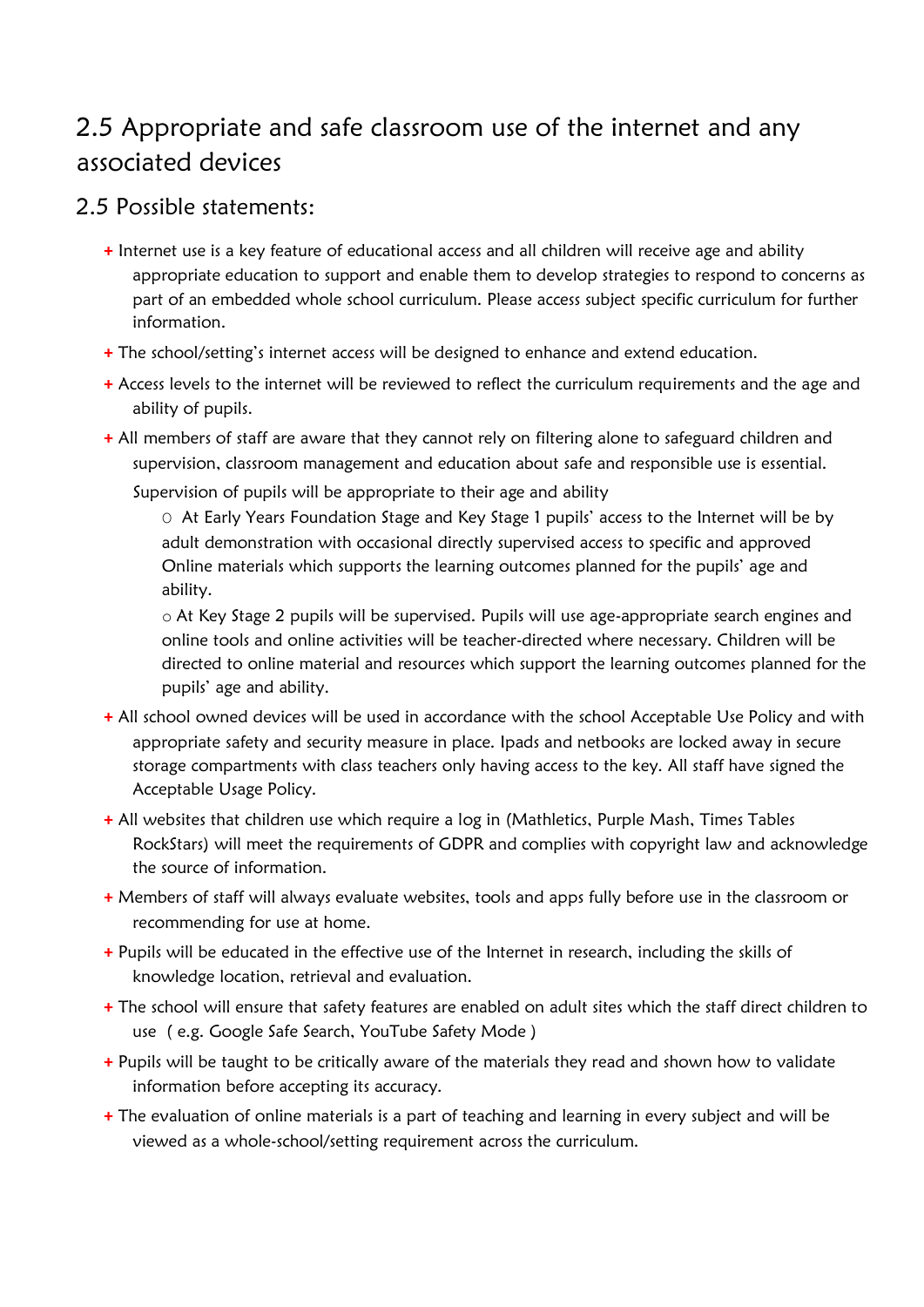**+** The school will use the internet to enable pupils and staff to communicate and collaborate in a safe and secure environment.

### 2.6 Management of school learning platforms/portals/gateways

#### 2.6 Statements:

- **+** Leaders/managers and staff will regularly monitor the usage of the Learning Platform (LP) in all areas, in particular message and communication tools and publishing facilities.
- **+** Pupils/staff will be advised about acceptable conduct and use when using the LP.
- **+** Only members of the current pupil, parent/carers and staff community will have access to the LP.
- **+** All users will be mindful of copyright issues and will only upload appropriate content onto the LP.
- **+** When staff, pupils' etc. leave the school their account or rights to specific school areas will be disabled.
- **+** Any concerns about content on the LP will be recorded and dealt with in the following ways:
	- a) The user will be asked to remove any material deemed to be inappropriate or offensive.
	- b) The material will be removed by the site administrator if the user does not comply.
	- c) Access to the LP for the user may be suspended.
	- d) The user will need to discuss the issues with a member of leadership before reinstatement. e) A pupil's parent/carer may be informed.
- A visitor may be invited onto the LP by a member of the leadership. In this instance there may be an agreed focus or a limited time slot.
- Pupils may require editorial approval from a member of staff. This may be given to the pupil to fulfil a specific aim and may have a limited time frame.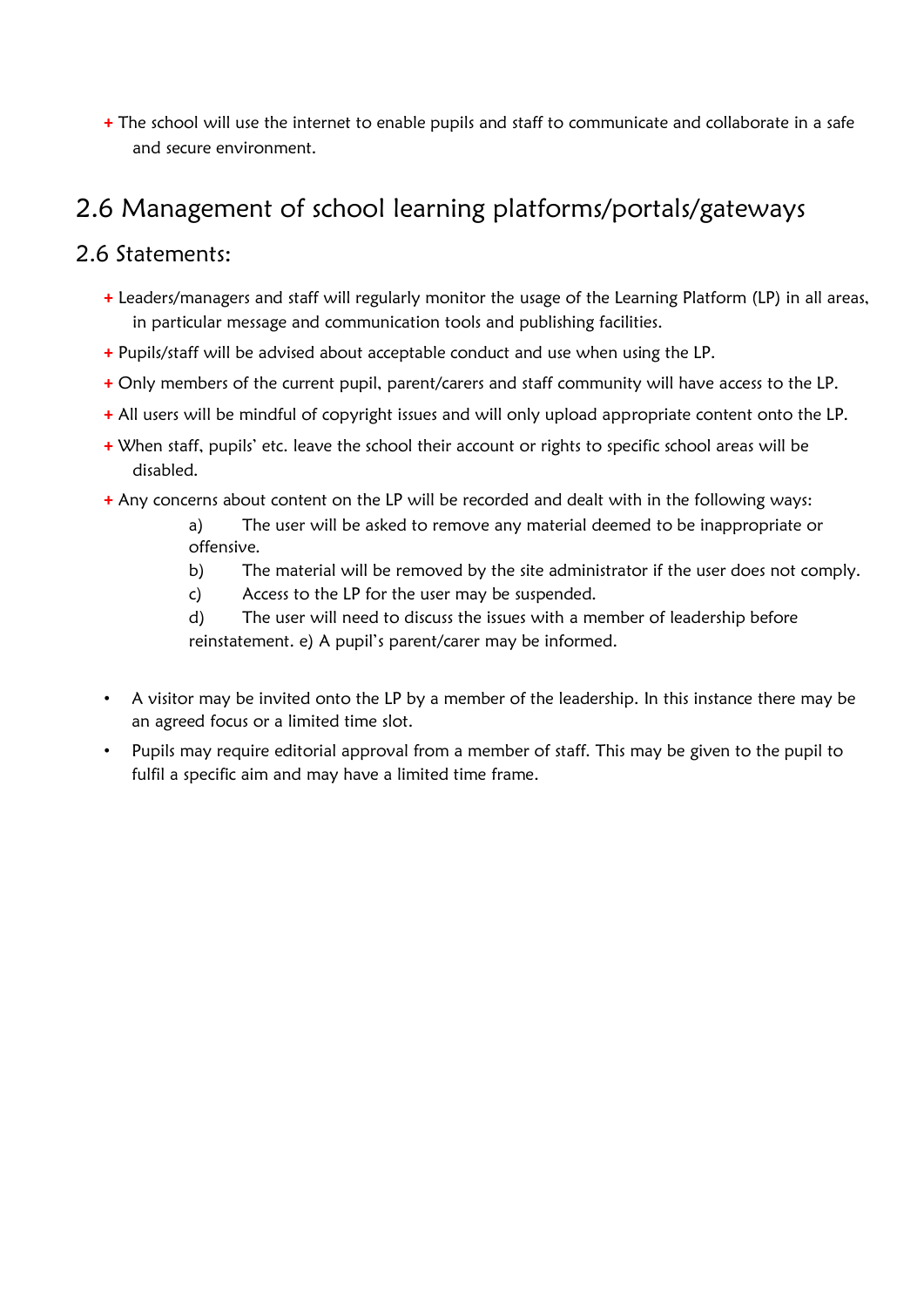# 3. Social Media Policy

### 3.1. General social media use

#### 3.1. Statements:

- **+** Expectations regarding safe and responsible use of social media will apply to all members of Beamish and Pelton Federation community and exist in order to safeguard both the school/setting and the wider community, on and offline. Examples of social media may include blogs, wikis, social networking sites, forums, bulletin boards, multiplayer online gaming, apps, video/photo sharing sites, chatrooms, instant messenger and many others.
- **+** All members of Beamish and Pelton Federation community will be encouraged to engage in social media in a positive, safe and responsible manner at all times.
- **+** Information about safe and responsible use of social media will be communicated clearly and regularly to all members of Beamish and Pelton Federation community.
- **+** All members of Beamish and Pelton Federation community are advised not to publish specific and detailed private thoughts, concerns, pictures or messages on any social media services, especially content that may be considered threatening, hurtful or defamatory to others.
- **+** The school/setting will control pupil and staff access to social media and social networking sites whilst on site and when using school provided devices and systems through the SmoothWall filtering system.
- **+** The use of social networking applications during school hours for personal use is not permitted.
- **+** Inappropriate or excessive use of social media during school/work hours or whilst using school/setting devices may result in disciplinary or legal action and/or removal of Internet facilities.
- **+** Any concerns regarding the online conduct of any member of Beamish and Pelton Federation community on social media sites should be reported to the leadership team and will be managed in accordance with policies such as anti-bullying, allegations against staff, behaviour and safeguarding/child protection.
- **+** Any breaches of school/setting policy may result in criminal, disciplinary or civil action being taken and this will depend upon the age of those involved and the circumstances of the wrong committed. Action taken will be accordance with relevant policies, such as anti-bullying, allegations against staff, behaviour and safeguarding/child protection.

### 3.2 Official use of social media

#### 3.2 Statements:

- **+** Beamish and Pelton Federation official social media channels are:
	- School Twitter account @PeltonComPrimary School Sports account - @PeltonComSports Beamish Primary School Facebook Page.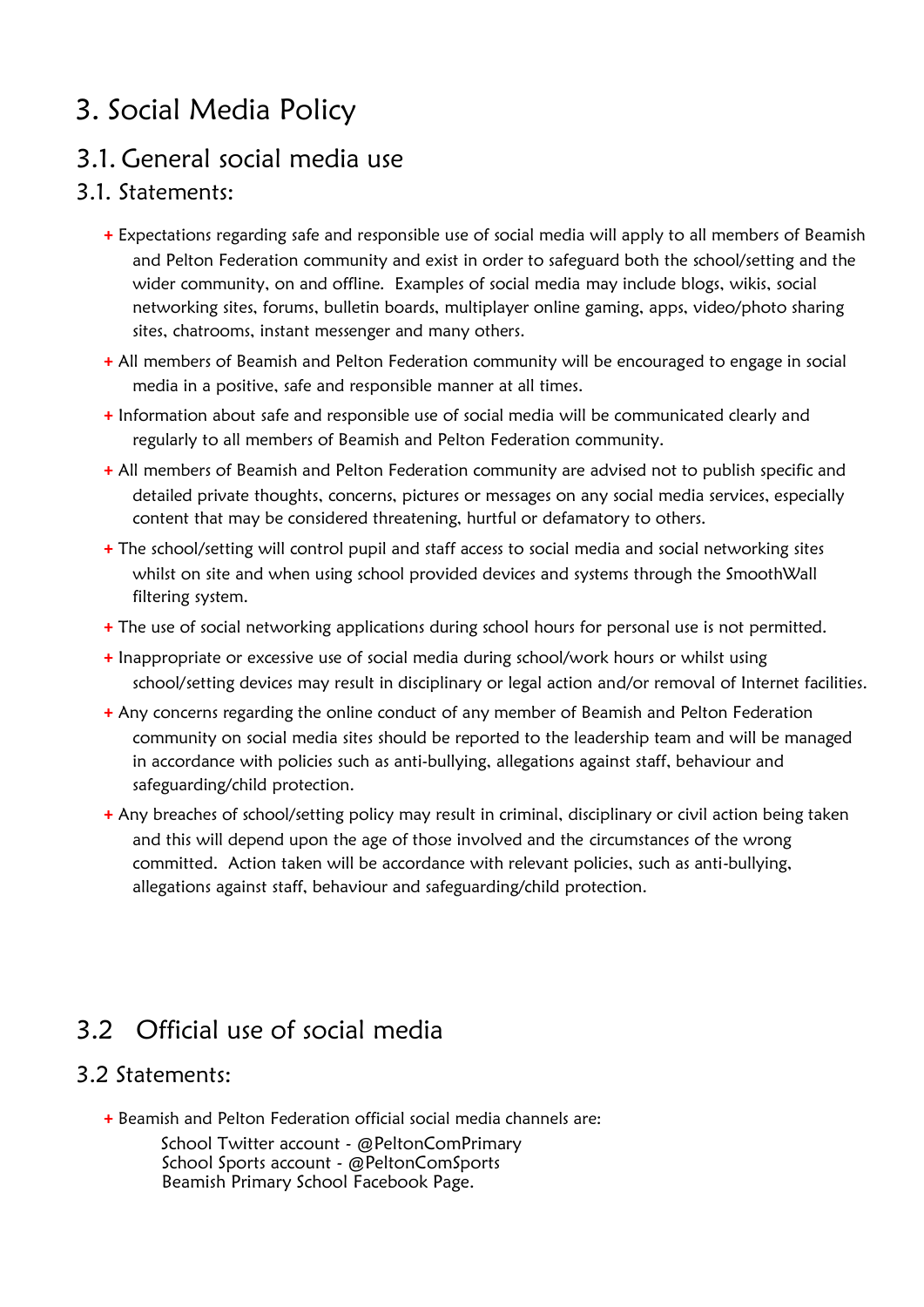- **+** Official use of social media sites by the school/setting will only take place with clear educational or community engagement objectives with specific intended outcomes e.g. increasing parental engagement.
- **+** Official use of social media sites as communication tools will be risk assessed and formally approved by the headteacher.
- **+** Official school/setting social media channels will be set up as distinct and dedicated social media site or account for educational or engagement purposes.
- **+** Staff will use school/setting provided email addresses to register for and manage any official approved social media channels.
- **+** Members of staff running official social media channels will sign a specific Acceptable Use Policy (AUP) to ensure they are aware of the required behaviours and expectations of use and to ensure that sites are used safely, responsibly and in accordance with local and national guidance and legislation.
- **+** All communication on official social media platforms will be clear, transparent and open to scrutiny.
- **+** Any online publication on official social media sites will comply with legal requirements including the Data Protection Act 1998, right to privacy conferred by the Human Rights Act 1998, or similar duty to protect private information and will not breach any common law duty of confidentiality, copyright etc.
- **+** Official social media use will be in line with existing policies including anti-bullying and child protection.
- **+** Images or videos of children will only be shared on official social media sites/channels in accordance with the online safety and GDPR/ AU policy.
- **+** Information about safe and responsible use of social media channels will be communicated clearly and regularly to all members of the community.
- **+** Official social media sites will be suitably protected (e.g. password protected) and where possible/appropriate, run and/or linked to from the school/setting website and take place with written approval from the Leadership Team.
- **+** Leadership staff must be aware of account information and relevant details for social media channels in case of emergency, such as staff absence.
- **+** Parents/Carers and pupils will be informed of any official social media use, along with expectations for safe use and can have action taken to safeguard the community.
- **+** Public communications on behalf of the school/setting will, where possible, be read and agreed by at least one other colleague.
- **+** Official social media channels will link back to the school/setting website and/or Acceptable Use Policy to demonstrate that the account is official.
- **+** The school/setting will ensure that any official social media use does not exclude members of the community who are unable or unwilling to use social media channels.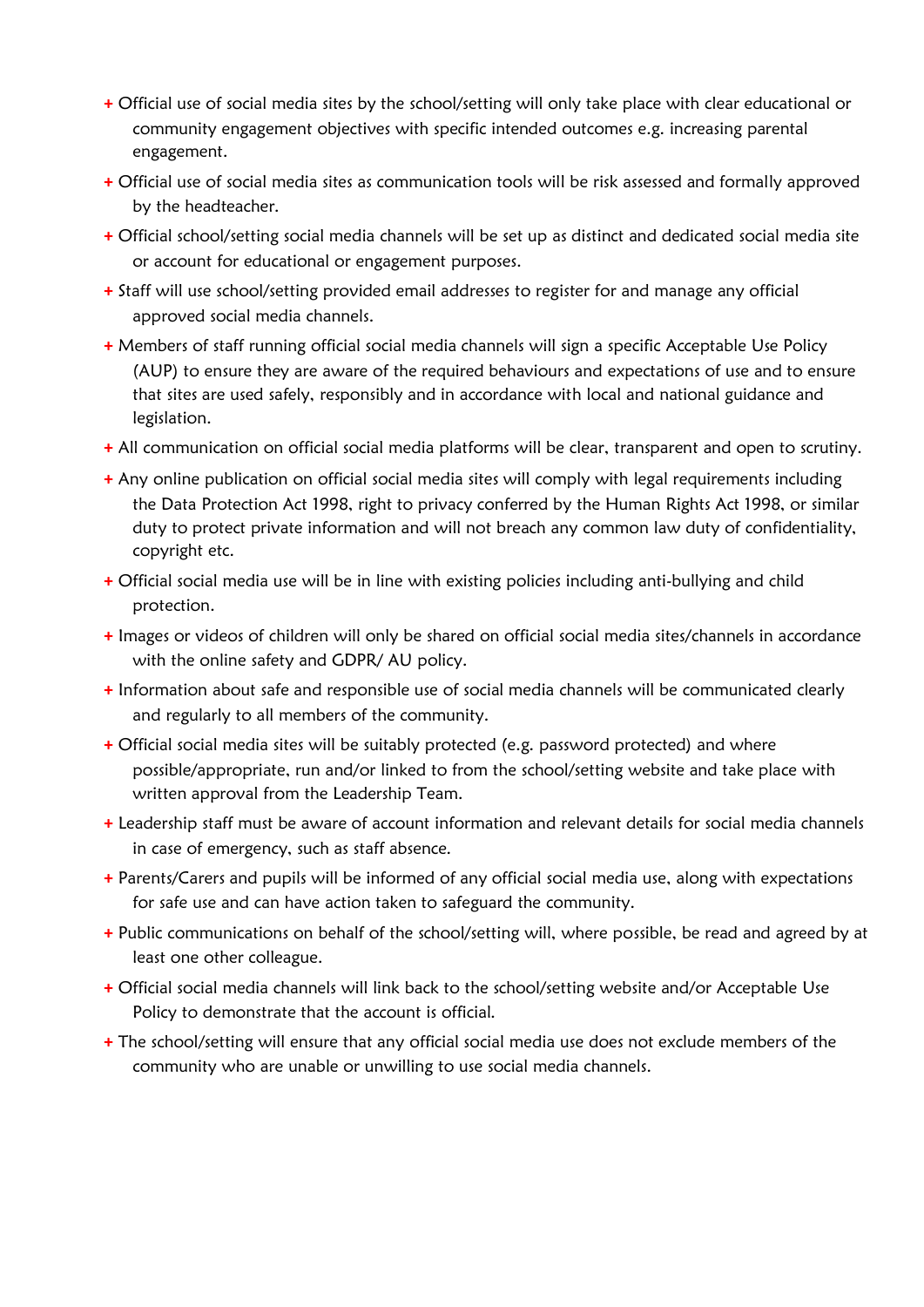### 3.3 Staff personal use of social media

#### 3.3 Statements:

The safe and responsible use of social networking, social media and personal publishing sites will be discussed with all members of staff as part of staff induction and will be revisited and communicated via regular staff training opportunities.

Safe and professional behaviour will be outlined for all members of staff (including students/volunteers) as part of the school/setting Acceptable Use Policy.

- **+** All members of staff are advised not to communicate with or add as 'friends' any current or past children/pupils or current or past pupils' family members via any personal social media sites, applications or profiles. Any pre-existing relationships or exceptions that may compromise this will be discussed with Designated Safeguarding Lead and/or the headteacher.
- **+** If ongoing contact with pupils is required once they have left the school roll, then members of staff will be expected to use existing alumni networks or use official school provided communication tools.
- **+** All communication between staff and members of the school community on school business will take place via official approved communication channels (such as an official setting provided email address or phone numbers)
- **+** Staff will not use personal social media accounts to make contact with pupils or parents, nor should any contact be accepted, except in circumstance whereby prior approval has been given by the Headteacher/manager.
- **+** Any communication from pupils/parents received on personal social media accounts will be reported to the schools designated safeguarding lead.
- **+** Information and content that staff members have access to as part of their employment, including photos and personal information about pupils and their family members, colleagues etc. will not be shared or discussed on personal social media sites.
- **+** All members of staff are strongly advised to safeguard themselves and their privacy when using social media sites. This will include being aware of location sharing services, setting the privacy levels of their personal sites as strictly as they can, opting out of public listings on social networking sites, logging out of accounts after use and keeping passwords safe and confidential.
- **+** All members of staff are encouraged to carefully consider the information, including text and images, they share and post online and to ensure that their social media use is compatible with their professional role and is in accordance with schools policies (safeguarding, confidentiality, data protection etc.) and the wider professional and legal framework.
- **+** Members of staff will be encouraged to manage and control the content they share and post online. Advice will be provided to staff via staff training and by sharing appropriate guidance and resources on a regular basis.
- **+** Members of staff will notify the Leadership/Management Team immediately if they consider that any content shared or posted via any information and communications technology, including emails or social networking sites conflicts with their role in the school/setting.
- Members of staff are encouraged not to identify themselves as employees of Beamish and Pelton Federation on their personal social networking accounts. This is to prevent information on these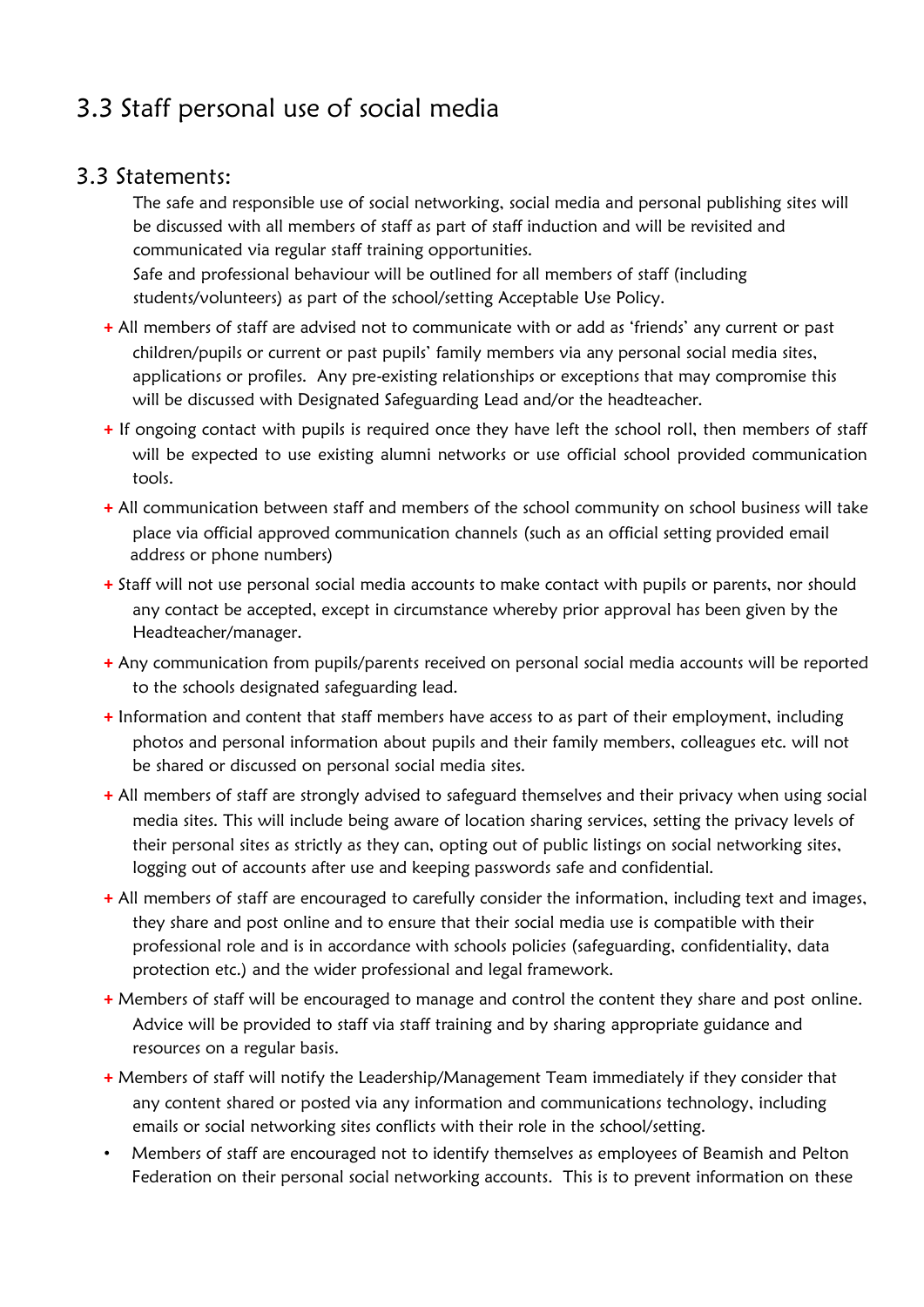sites from being linked with the school/setting and also to safeguard the privacy of staff members and the wider community.

- Members of staff will ensure that they do not represent their personal views as that of the school/setting on social media.
- School/setting email addresses will not be used for setting up personal social media accounts.
- Members of staff who follow/like the school/settings social media channels will be advised to use dedicated professionals accounts, where possible, to avoid blurring professional boundaries.

### 3.4 Staff official use of social media

#### 3.4 Statements:

- **+** If members of staff are participating in online activity as part of their capacity as an employee of the school/setting, then they are requested to be professional at all times and to be aware that they are an ambassador for the school/setting.
- **+** Staff using social media officially will disclose their official role/position but always make it clear that they do not necessarily speak on behalf of the school/setting.
- **+** Staff using social media officially will be responsible, credible, fair and honest at all times and consider how the information being published could be perceived or shared.
- **+** Staff using social media officially will always act within the legal frameworks they would adhere to within the workplace, including libel, defamation, confidentiality, copyright, data protection as well as equalities laws.
- **+** Staff must ensure that any image posted on any official social media channel have appropriate written parental consent (see Photography and Video Policy)
- **+** Staff using social media officially will be accountable and must not disclose information, make commitments or engage in activities on behalf of the school/setting unless they are authorised to do so.
- **+** Staff using social media officially will inform their line manager, the Designated Safeguarding Lead and/or the head teacher/manager of any concerns such as criticism or inappropriate content posted Online.
- **+** Staff will not engage with any direct or private messaging with children or parents/carers through social media and will communicate via official communication channels (Class Dojo)
- **+** Staff using social media officially will sign the school/setting social media Acceptable Use Policy.

### 3.5 Pupils use of social media

#### 3.5 Possible statements:

**+** Personal publishing on social media platforms will be taught to pupils as part of an embedded and progressive education.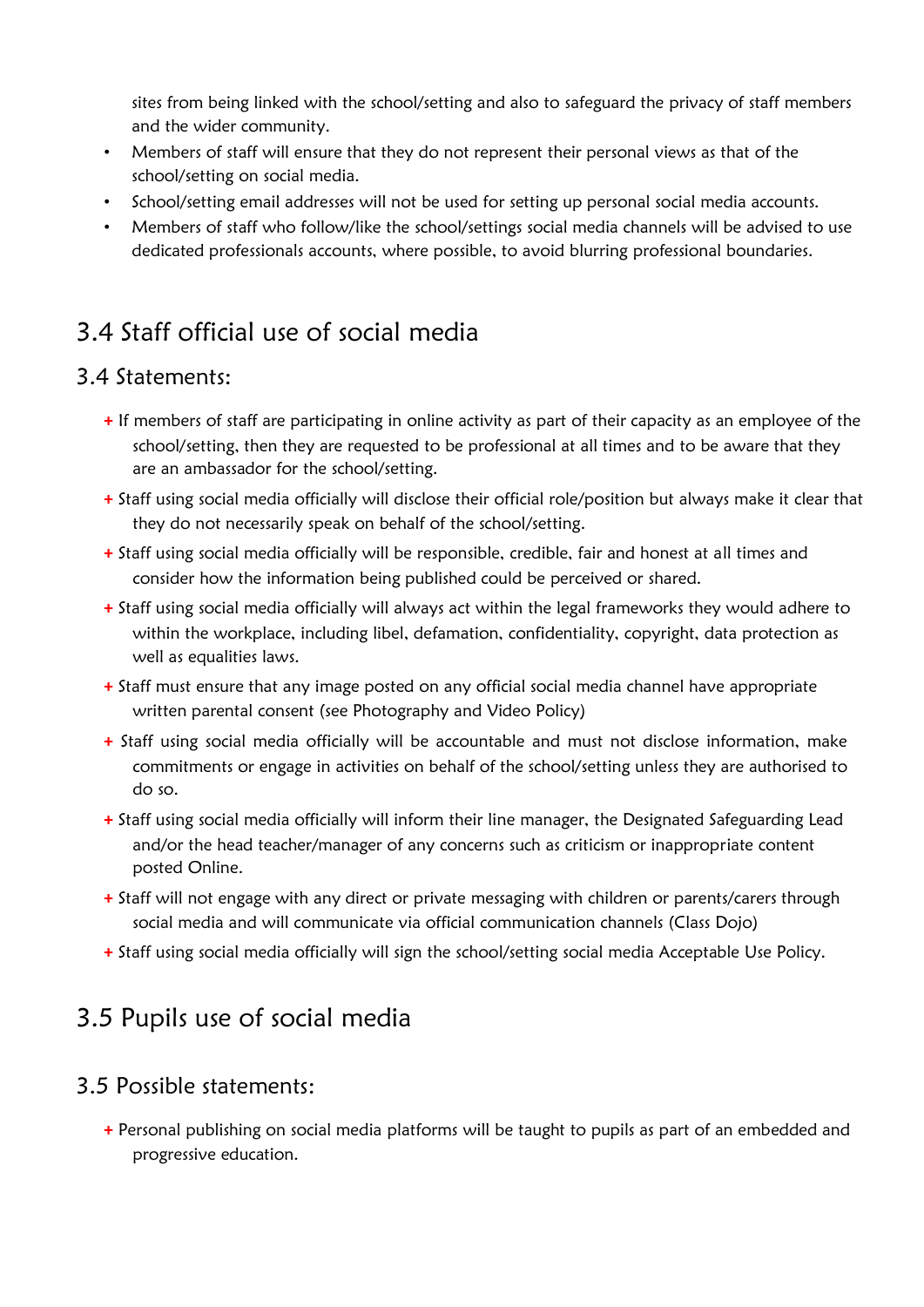- **+** Pupils will be advised to consider the risks of sharing personal details of any kind on social media platforms which may identify them and / or their location. Examples would include real/full name, address, mobile or landline phone numbers, school attended, Instant messenger contact details, email addresses, full names of friends/family, specific interests and clubs etc.
- **+** Pupils will be advised not to meet any online friends without a parent/carer or other responsible adult's permission and only when they can be present.
- **+** Pupils will be advised on appropriate security on social media sites and will be encouraged to use safe and passwords, deny access to unknown individuals and be supported in learning how to block and report unwanted communications.
- **+** Pupils will be encouraged to approve and invite known friends only on social networking platforms and to deny access to others by making profiles private/protected.
- **+** Parents will be informed of any official social media use with pupils and written parental consent will be obtained, as required.
- **+** Any official social media activity involving pupils will be moderated by the school where possible.
- **+** The school is aware that many popular social media platforms and sites state that they are not for children under the age of 13, therefore the School will not create accounts within school specifically for children under this age.
- **+** Any concerns regarding pupils' use of social networking, social media and personal publishing sites, both at home and at school, will be dealt with in accordance with existing school policies including anti-bullying and behaviour.
- **+** Any concerns regarding pupils' use of social networking, social media and personal publishing platforms, both at home and at school, will be raised with parents/carers, particularly when concerning any underage use of social media platforms.

### 4. Use of Personal Devices and Mobile Phones

### 4.1 Rationale regarding personal devices and mobile phones

#### 4.1 Statements:

- **+** The widespread ownership of mobile phones and a range of other personal devices among children, young people and adults will require all members Beamish and Pelton Federation community to take steps to ensure that mobile phones and personal devices are used responsibly.
- **+** The use of mobile phones and other personal devices by young people and adults will be decided by the school/setting and is covered in appropriate policies including the school Acceptable Use Policy.
- **+** Beamish and Pelton Federation recognises that personal communication through mobile technologies is an accepted part of everyday life for children, staff and parents/carers but requires that such technologies need to be used safely and appropriately within schools/settings.

### 4.2 Expectations for safe use of personal devices and mobile phones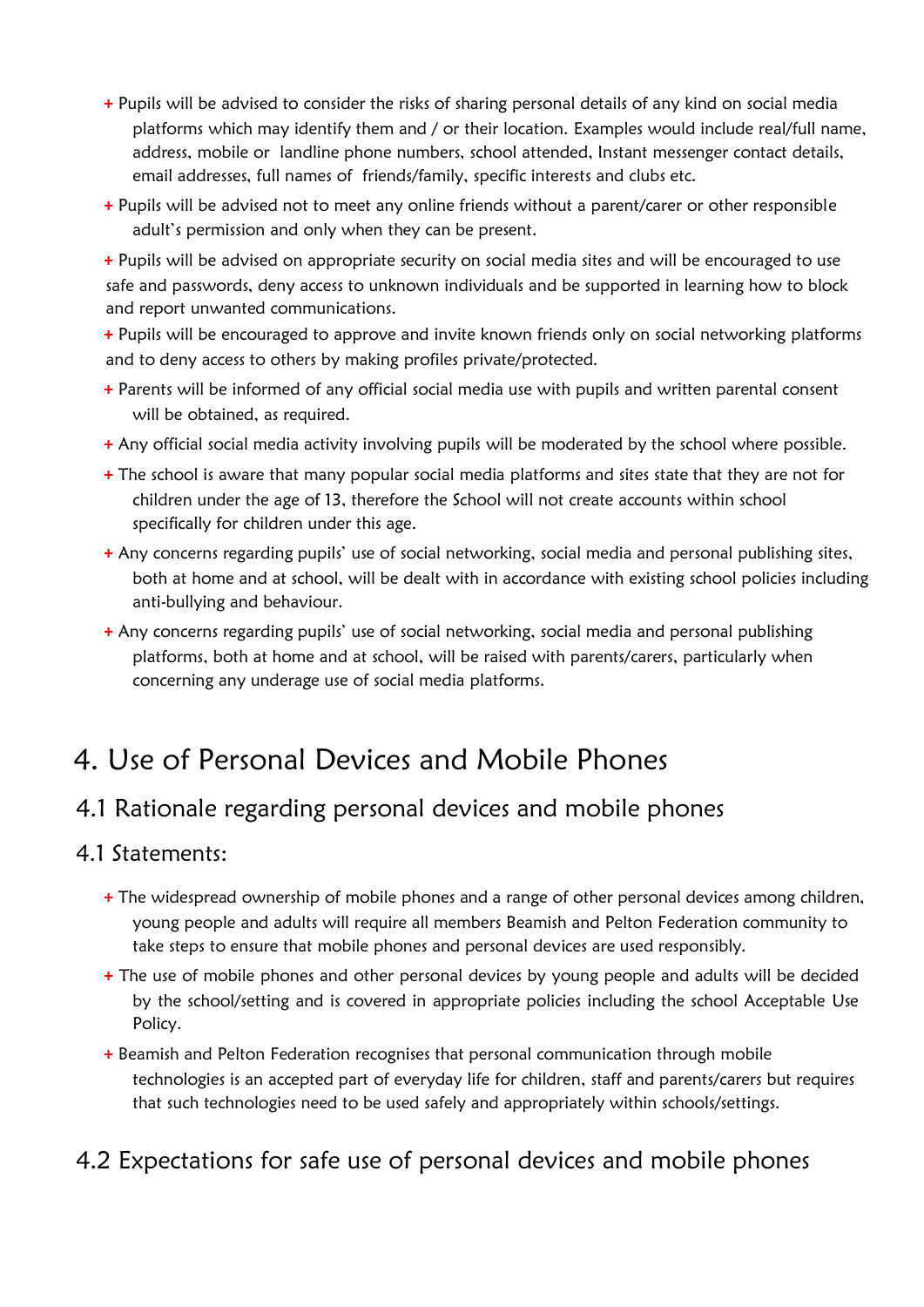#### 4.2 Statements:

- **+** Electronic devices of all kinds that are brought in on site are the responsibility of the user at all times. The school/setting accepts no responsibility for the loss, theft or damage of such items. Nor will the school/setting accept responsibility for any adverse health effects caused by any such devices either potential or actual.
- **+** Mobile phones and personal devices are not permitted to be used during school hours, in front of children including in certain areas within the school/setting site such as changing rooms, toilets and swimming pools.

**+** The sending of abusive or inappropriate messages or content via mobile phones or personal devices is forbidden by any member of the community and any breaches will be dealt with as part of the discipline/behaviour policy.

Members of staff will be issued with a work phone number and email address where contact with pupils or parents/carers is required.

- **+** All members of Beamish and Pelton Federation community will be advised to take steps to protect their mobile phones or devices from loss, theft or damage.
- **+** All members of Beamish and Pelton Federation community will be advised to use two-step passwords/pin numbers to ensure that unauthorised calls or actions cannot be made on their phones or devices if they are lost or stolen. Passwords and pin numbers should be kept confidential. Mobile phones and personal devices should not be shared.
- All members of Beamish and Pelton Federation community will be advised to ensure that their mobile phones and personal devices do not contain any content which may be considered to be offensive, derogatory or would otherwise contravene the school/settings policies.
- School/setting mobile phones and devices must always be used in accordance with the Acceptable Use Policy.
- School/setting mobile phones and devices used for communication with parents and pupils must be suitably protected via a two-step passcode/password/pin and must only be accessed and used by members of staff (see Data Protection Policy and Photography and Video Policy).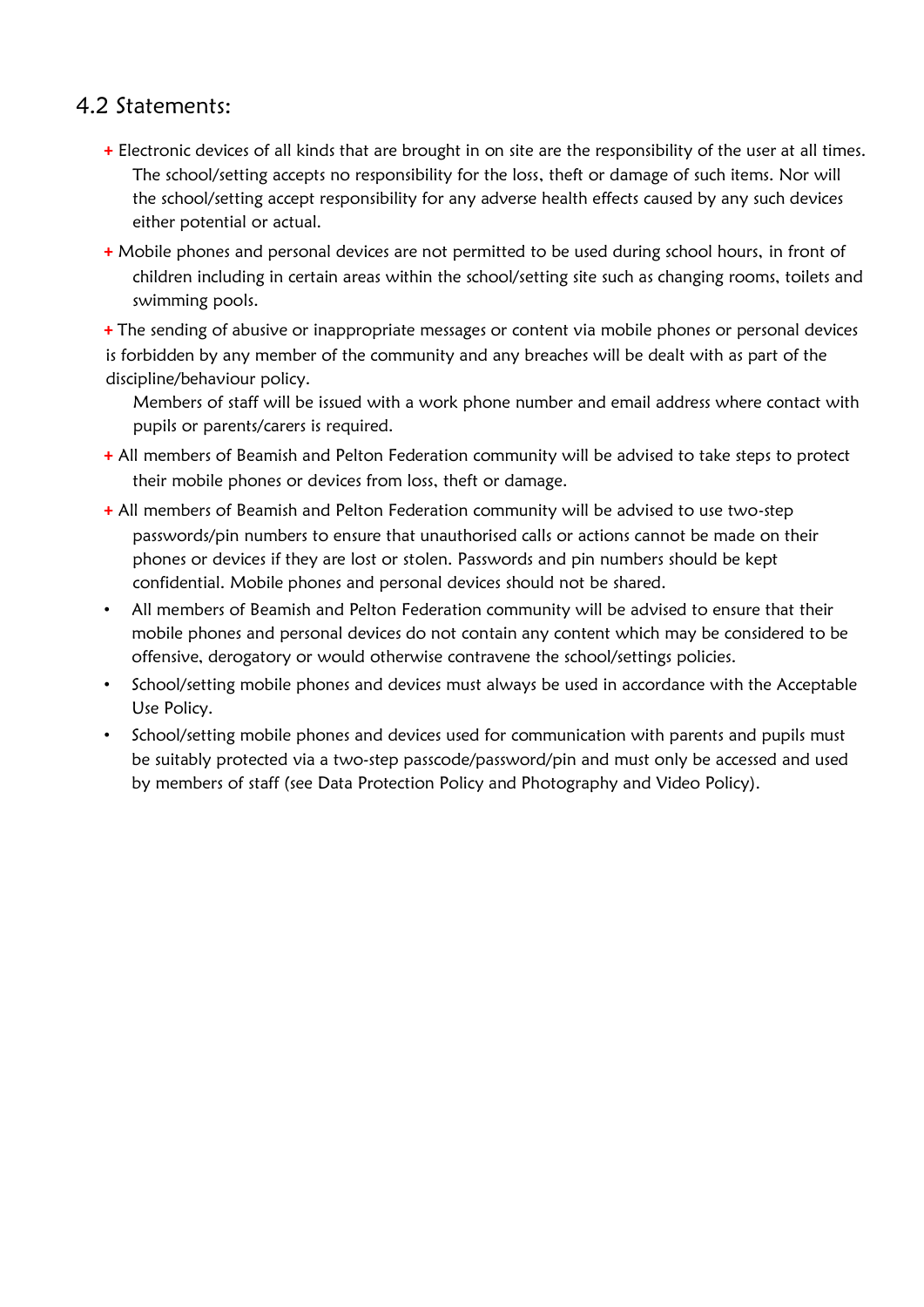### 4.3 Pupils use of personal devices and mobile phones

#### 4.3 Statements:

- Pupils will be educated regarding the safe and appropriate use of personal devices and mobile phones.
- All use of mobile phones and personal devices by children is not permitted in school.
- If members of staff have an educational reason to allow children to use their mobile phones or personal devices as part of an educational activity then it will only take place when approved by the Leadership Team.
- If a pupil needs to contact his/her parents/carers they will be allowed to use a school/setting phone.
- Pupils will be instructed in safe and appropriate use of mobile phones and personal devices and will be made aware of boundaries and consequences.
- If a pupil breaches the school policy then the phone or device will be confiscated and will be held in a secure place in the school office. Mobile phones and devices will be released to parents/carers in accordance with the Pupil Acceptable Usage policy.

### 4.4 Staff use of personal devices and mobile phones

#### 4.4 Statements:

**+** Members of staff are not permitted to use their own personal phones or devices for contacting children, young people and their families within or outside of the setting in a professional capacity. Any pre-existing relationships which could compromise this will be discussed with leaders/managers.

Staff will not use personal devices such as mobile phones, tablets or cameras to take photos or videos of children and will only use work-provided equipment for this purpose (see Photography and Video Policy)

Members of staff will ensure that any use of personal phones and devices will always take place in accordance with the law e.g. data protection as well as relevant school policy and procedures e.g. confidentiality, data security, Acceptable Use etc.

- **+** Staff will not use any personal devices directly with children and will only use work-provided equipment during lessons/educational activities which are password protected.
- Staff personal mobile phones and devices will be switched off/switched to 'silent' mode during lesson times and locked away securely.
- Bluetooth or other forms of communication should be "hidden" or switched off during lesson times.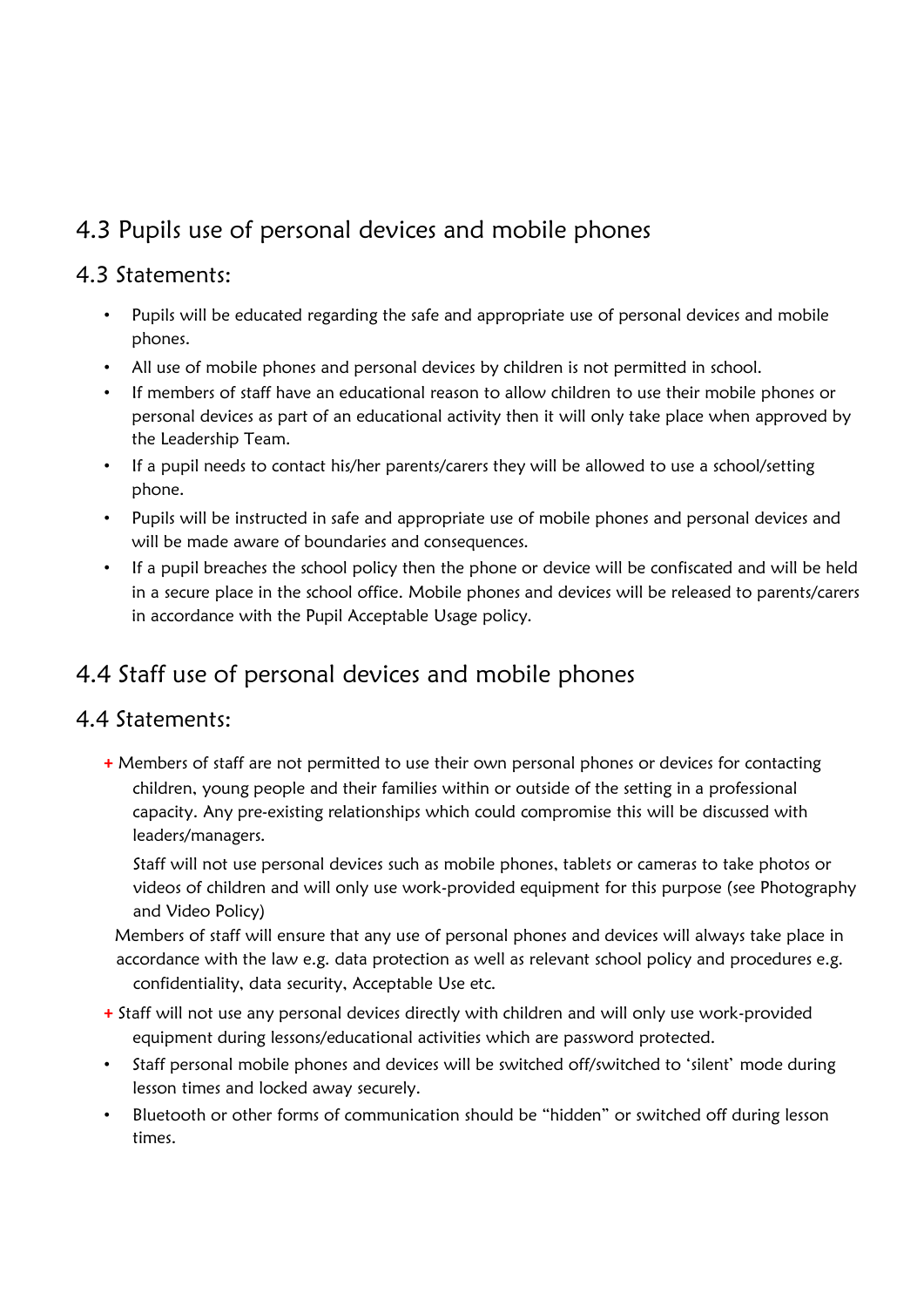- Personal mobile phones or devices will not be used during teaching periods unless permission has been given by a member of the Leadership Team in emergency circumstances.
- Staff will ensure that any content bought on site via mobile phones and personal devices are compatible with their professional role and expectations.
- If a member of staff breaches the school/setting policy then disciplinary action will be taken.
- If a member of staff is thought to have illegal content saved or stored on a mobile phone or personal device or have committed a criminal offence then the police will be contacted.
- Any allegations against members of staff involving personal use of mobile phone or devices will be responded to following the school/settings allegations management policy.

### 4.5 Visitors use of personal devices and mobile phones

#### 4.5 Statements:

- **+** Parents/carers and visitors must use mobile phones and personal devices in accordance with the school/settings Acceptable Use Policy.
- **+** Use of mobile phones or personal devices by visitors and parents/carers to take photos or videos must take place in accordance with the Data Protection Policy.
- The school will ensure appropriate signage and information is displayed and provided to inform visitors of expectations of use.
- Staff will be expected to challenge concerns when safe and appropriate and will always inform the Designated Safeguarding Lead of any breaches of use by visitors.

## 5. Policy Decisions

### 5.1. Reducing Online risks

#### 5.1 Statements:

**+** Beamish and Pelton Federation is aware that the Internet is a constantly changing environment with new apps, tools, devices, sites and material emerging at a rapid pace.

Emerging technologies will be examined for educational benefit and the school leadership team will ensure that appropriate risk assessments are carried out before use in school is allowed.

- **+** The school will ensure that appropriate filtering and monitoring systems are in place to prevent staff and pupils from accessing unsuitable or illegal content. Our filtering system is SmoothWall.
- **+** The school will take all reasonable precautions to ensure that users access only appropriate material. However, due to the global and connected nature of Internet content, it is not always possible to guarantee that access to unsuitable material will never occur via a school/setting computer or device.
- **+** The school will audit technology use to establish if the Online Safety policy is adequate and that the implementation of the policy is appropriate.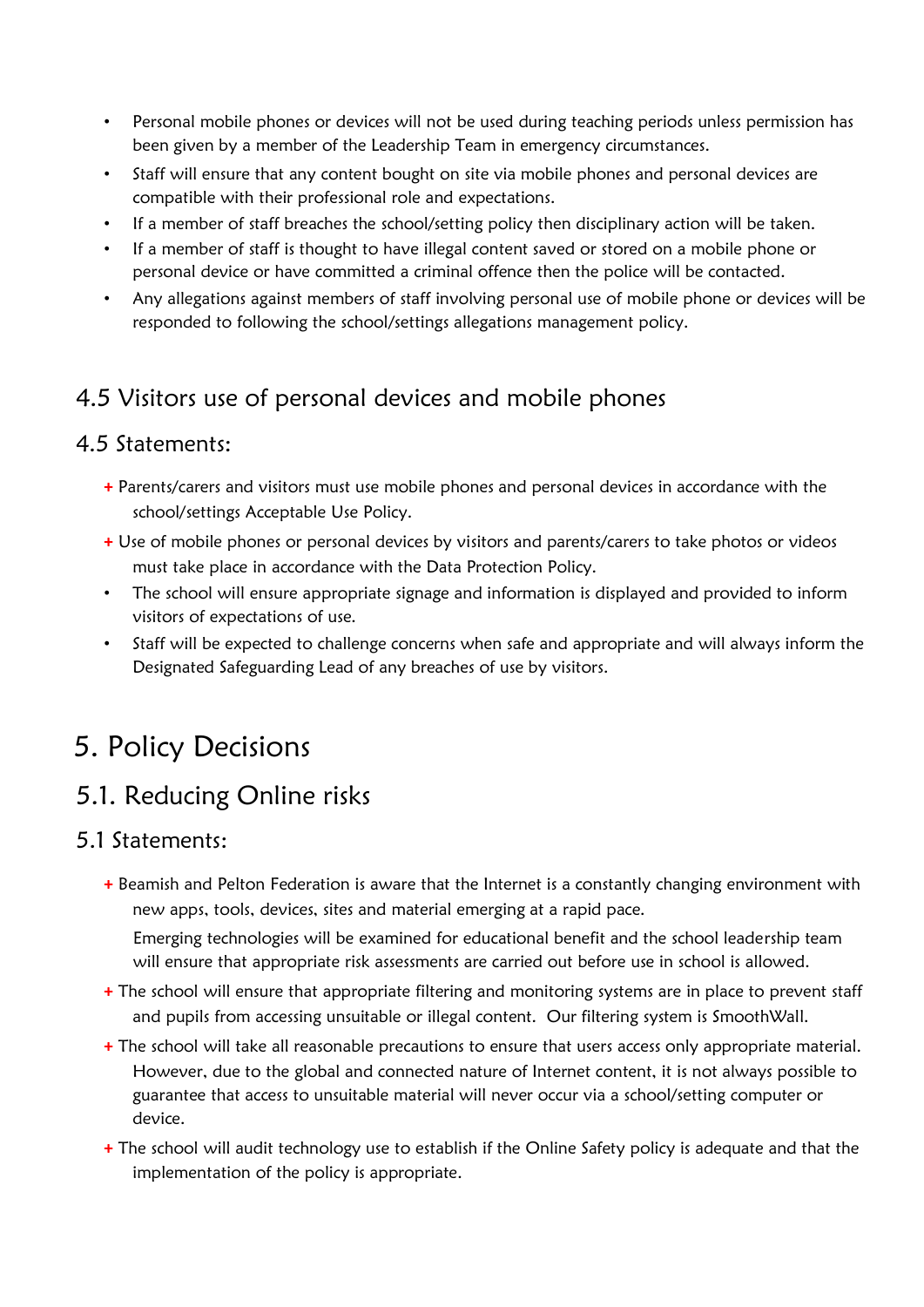$\Box$  Methods to identify, assess and minimise online risks will be reviewed regularly by the schools leadership team.

### 5.2. Internet use throughout the wider school/setting community

#### 5.2 Statements:

- The school will liaise with local organisations (Feeder Schools, Police etc.) to establish a common approach to Online Safety.
- The school will work with the local community's needs (including recognising cultural backgrounds, languages, religions and ethnicity) to ensure internet use is appropriate.
- The school will provide an Acceptable Use Policy for any guest/visitor who needs to access the school computer system or internet on site

### 5.3 Authorising internet access

#### 5.3 Statements:

- **+** All staff, pupils and visitors will read and sign the Acceptable Use Policy before using any school resources.
- **+** Parents will be informed that pupils will be provided with supervised Internet access which is appropriate to their age and ability.
- **+** Parents will be asked to read the Acceptable Use Policy for pupil access and discuss it with their child, where appropriate.
- **+** When considering access for vulnerable members of the community (such as with children with special education needs) the school will make decisions based on the specific needs and understanding of the pupil(s).

### 6. Engagement Approaches

### 6.1 Engagement and education of children and young people

#### 6.1 Statements:

An Online Safety curriculum will be established and embedded throughout the whole school, to raise awareness regarding the importance of safe and responsible internet use amongst pupils.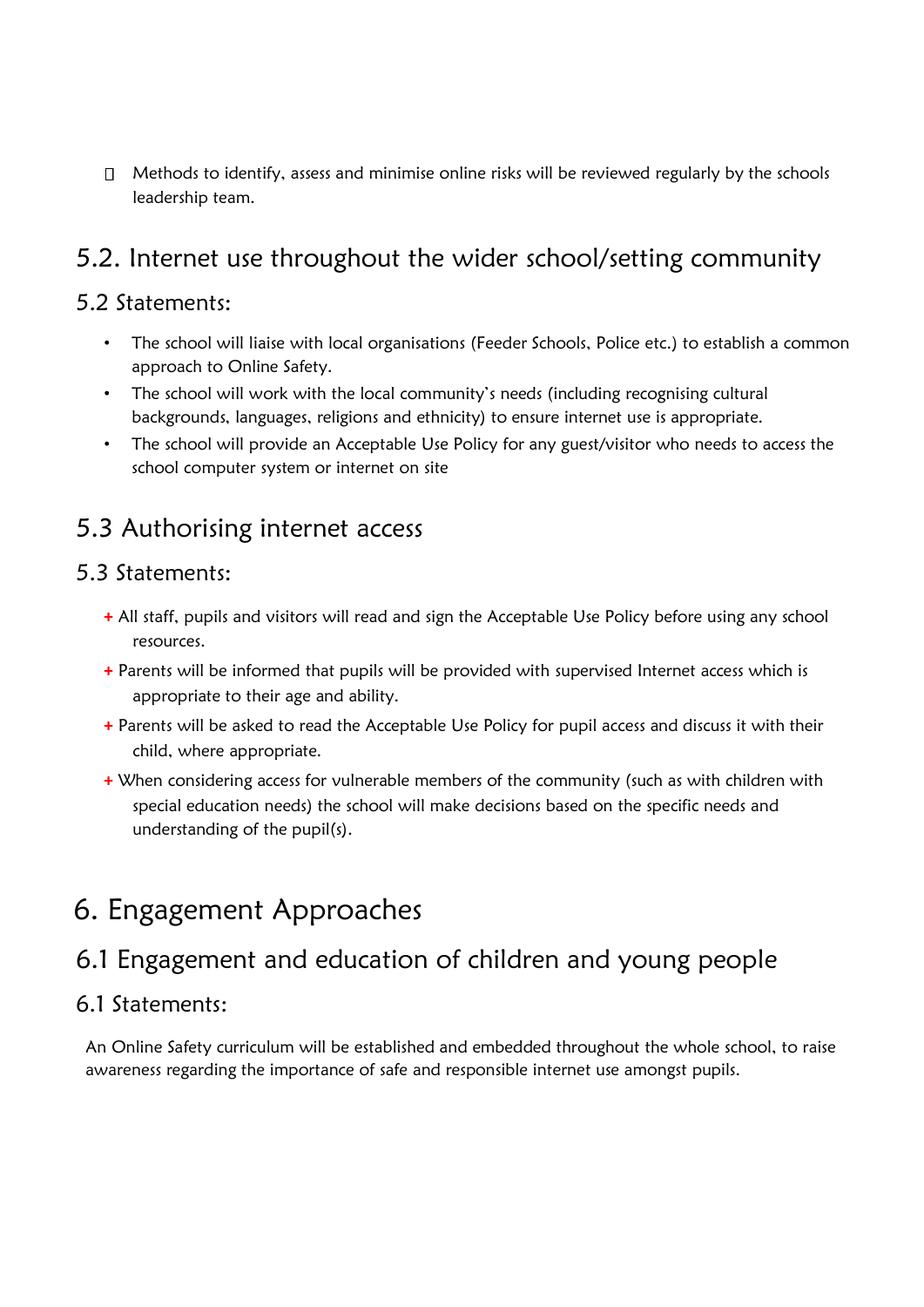- **+** Education about safe and responsible use will precede internet access.
- **+** Pupils will be supported in reading and understanding the Acceptable Use Policy in a way which suits their age and ability.
- **+** All users will be informed that network and Internet use will be monitored.
- **+** Online Safety will be included in the PSHE, SRE, Citizenship and Computing programmes of study, covering both safe school and home use.
- Pupils input will be sought when writing and developing school Online Safety policies and practices, including curriculum development and implementation.
- Online Safety education and training will be included as part of the transition programme across the Key Stages and when moving between establishments.
- Acceptable Use expectations and Posters will be posted in all rooms with Internet access.
- Safe and responsible use of the Internet and technology will be reinforced across the curriculum and within all subject areas.
- External support will be used to complement and support the schools internal Online Safety education approaches.
- The school will reward positive use of technology by pupils.
- The school will implement peer education to develop Online Safety as appropriate to the needs of the pupils.

### 6.2 Engagement and education of children and young people considered to be vulnerable

#### 6.2 Statements:

- **+** Beamish and Pelton Federation is aware that some children may be considered to be more vulnerable online due to a range of factors.
- **+** Beamish and Pelton Federation will ensure that differentiated and ability appropriate Online Safety education is given, with input from specialist staff as appropriate (e.g. SENCO, Looked after Child Coordinator).

### 6.3 Engagement and education of staff

#### 6.3 Statements:

- **+** The Online Safety policy will be formally provided to and discussed with all members of staff as part of induction and will be reinforced and highlighted as part of our safeguarding responsibilities.
- **+** Staff will be made aware that our Internet traffic can be monitored and traced to the individual user. Discretion and professional conduct is essential when using school systems and devices.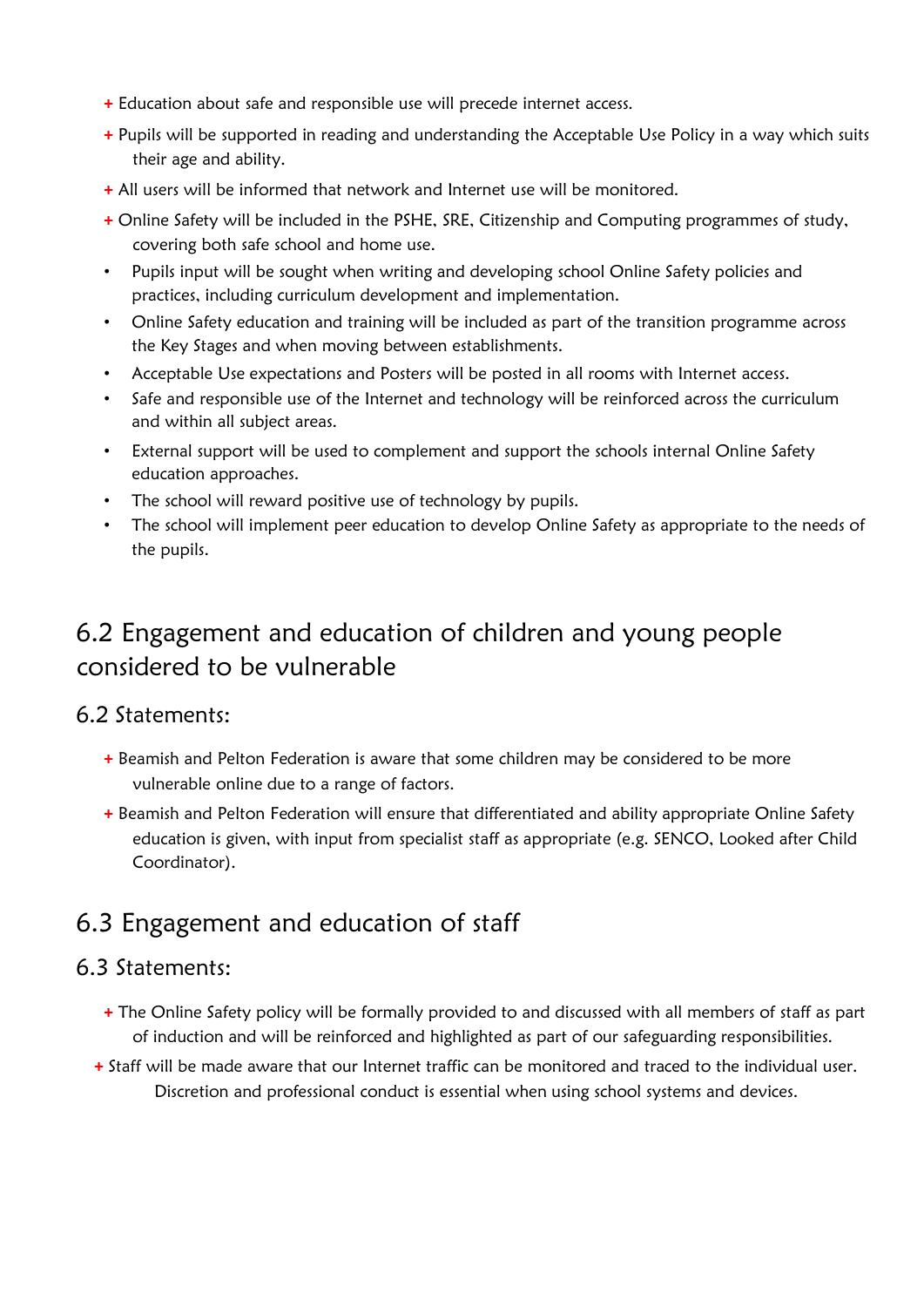**+** Up-to-date and appropriate staff training in safe and responsible Internet use, both professionally and personally, will be provided for all members of staff in a variety of ways, on a regular (at least annual) basis.

All members of staff will be made aware that their online conduct out of school could have an impact on their role and reputation within school. Civil, legal or disciplinary action could be taken if they are found to bring the profession or institution into disrepute, or if something is felt to have undermined confidence in their professional abilities.

- Members of staff with a responsibility for managing filtering systems or monitor ICT use will be supervised by the Leadership Team and will have clear procedures for reporting issues or concerns.
- The school/setting will highlight useful online tools which staff should use according to the age and ability of the pupils.

### 6.4 Engagement and education of parents and carers

#### 6.4 Statements:

- **+** Beamish and Pelton Federation recognise that parents/carers have an essential role to play in enabling children to become safe and responsible users of the internet and digital technology.
- **+** Parents' attention will be drawn to the school Online Safety policy and expectations in newsletters, letters, school prospectus and on the school website.
- **+** A partnership approach to Online Safety at home and at school with parents will be encouraged. This may include offering parent evenings with demonstrations and suggestions for safe home Internet use or highlighting Online Safety at other well attended events e.g. parent evenings, transition events, fetes and sports days.
- Parents will be encouraged to read the school Acceptable Use Policy for pupils and discuss its implications with their children.
- Parents will provide consent to the use of images and videos of their child in school displays, school websites and school social media platforms i.e Facebook, Twitter and Class Dojo. (see Photography and Video Policy)
- Information and guidance for parents on Online Safety will be made available to parents in a variety of formats.

# 7.1 Technical Security

#### 7.1 Statements:

- **+** The school will complete a technical audit on a regular basis.
- **+** The security of the school information systems and users will be reviewed regularly (see Data Protection policy)
- **+** Virus protection will be updated regularly.
- Portable media is not permitted in school as staff use Beamish and Pelton Federation SharePoint and OneDrive to save planning, assessment and educational files.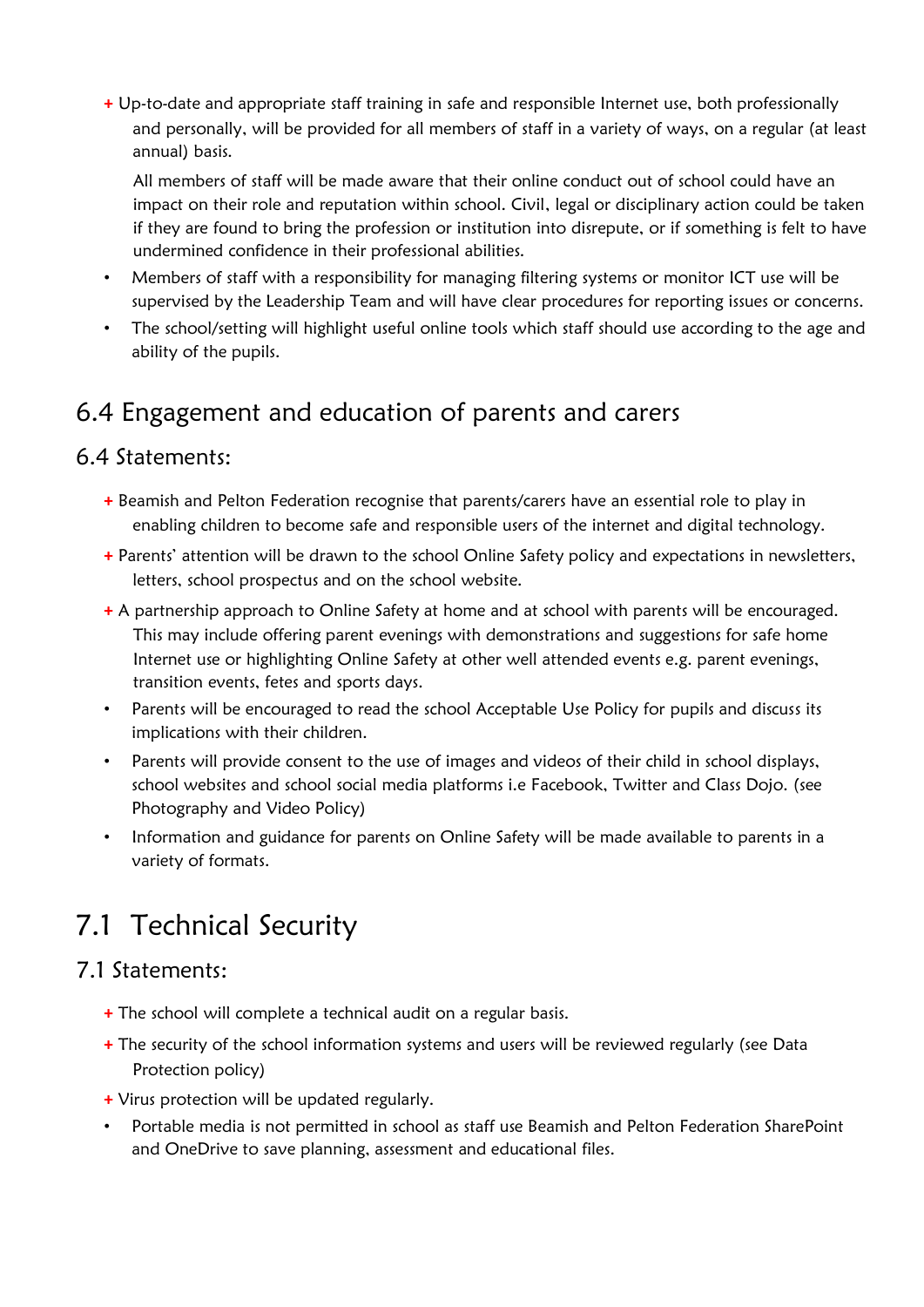- Unapproved software will not be allowed in work areas or attached to email.
- Files held on the school's network can be checked.
- The computing coordinator/network manager will review system capacity regularly.
- The appropriate use of user logins and passwords to access the school network will be enforced for all but the youngest users.
- All users will be expected to log off or lock their screens/devices if systems are unattended.

#### Password policy

- Passwords used in school will be compliant with GDPR and will use a two-step authentication. It is good practice for passwords to be changed regularly to uphold a high-level of security.
- All users will be informed not to share passwords or information with others and not to login as another user at any time.
- Staff and pupils must always keep their password private and must not share it with others or leave it where others can find it.
- All members of staff will have their own unique username and private passwords to access school systems. Members of staff are responsible for keeping their password private and changing them regularly.

### 7.2 Filtering and Monitoring

#### 7.2 Statements:

- **+** The governors/proprietors will ensure that the school has age and ability appropriate filtering and monitoring in place whilst using school devices and systems to limit children's exposure to online risks.
- **+** The school's internet access strategy will be dependent on the need and requirements of our community and will therefore be designed to suit the age and curriculum requirements of our pupils, with advice from technical, educational and safeguarding staff.
- **+** All monitoring of school owned/provided systems will take place to safeguard members of the community.
- **+** All users will be informed that use of school systems can be monitored and that all monitoring will be in line with data protection, human rights and privacy legislation.
- **+** The school uses educational filtered secure broadband connectivity through a SmoothWall filtering system.
- **+** The school will have a clear procedure for reporting breaches of filtering which all members of the school community (all staff and all pupils) will be made aware of.
- **+** If staff or pupils discover unsuitable sites, the URL will be reported to the School Online Safety Lead and will then be recorded and escalated as appropriate.
- **+** The School filtering system will block all sites on the Internet Watch Foundation (IWF) list.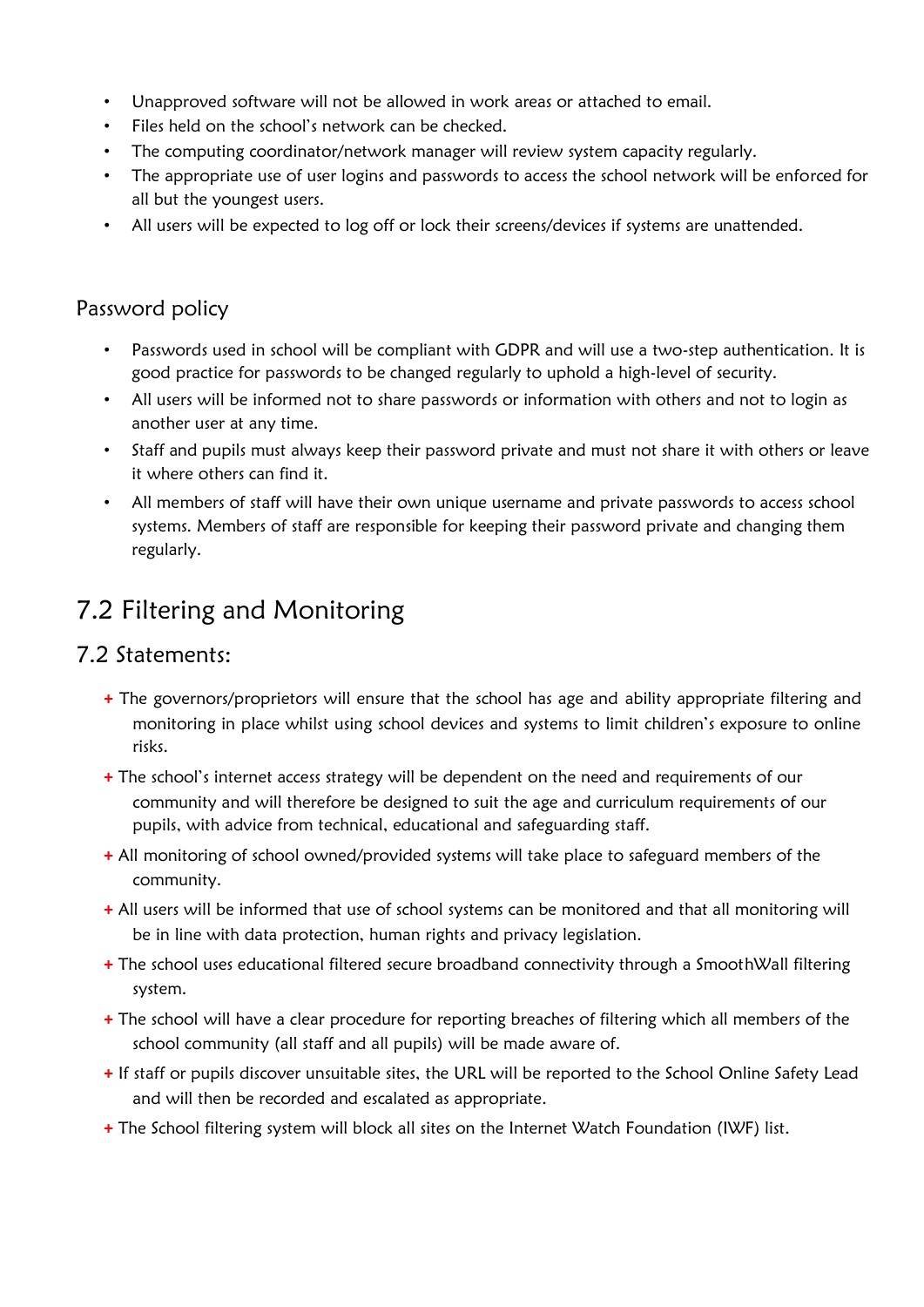- **+** Changes to the school filtering policy will be risk assessed by staff with educational and technical experience prior to any changes and where appropriate with consent from the Leadership Team.
- **+** All changes to the school filtering policy will be logged and recorded.
- **+** The Leadership Team will ensure that regular checks are made to ensure that the filtering methods selected are effective and appropriate. A simple log will be kept showing when checks were completed.
- **+** Any material that the school believes is illegal will be reported to appropriate agencies e.g. CEOP.

### 7.3 Management of applications (apps) used to record children's progress

#### 7.3 Statements:

- **+** Any use of cloud based systems will be GDPR compliant (see Data Protection policy) and follow the guidance from the ICO. In school we use Frog and Fisher Family Trust to record pupil's assessment. We use CPOMs to monitor and log any safeguarding issues.
- **+** The headteacher/manager is ultimately responsible for the security of any data or images held of children.
- **+** Apps/systems which store personal data will be risk assessed prior to use to ensure GDPR compliance and security.
- **+** Only school/setting issued devices will be used for apps that record and store children's personal details, attainment or photographs. Personal staff mobile phones or devices will not be used to access or upload content to any apps which record and store children's personal details, attainment or images. (see Photography and Video Policy)
- **+** Images/videos will be deleted after being used and only relevant, current data will be collected and stored. (see GDPR policy)
- **+** Devices will be appropriately encrypted (two-step verification) if taken off site to prevent a data security breach in the event of loss or theft.
- **+** Users will be advised on safety measures to protect all members of the community such as using strong passwords, logging out of systems etc in compliance with Data Protection Policy.
- **+** Parents will be informed of the schools expectations regarding safe and appropriate use (e.g. not sharing passwords or sharing images) prior to being given access (see Data Protection policy).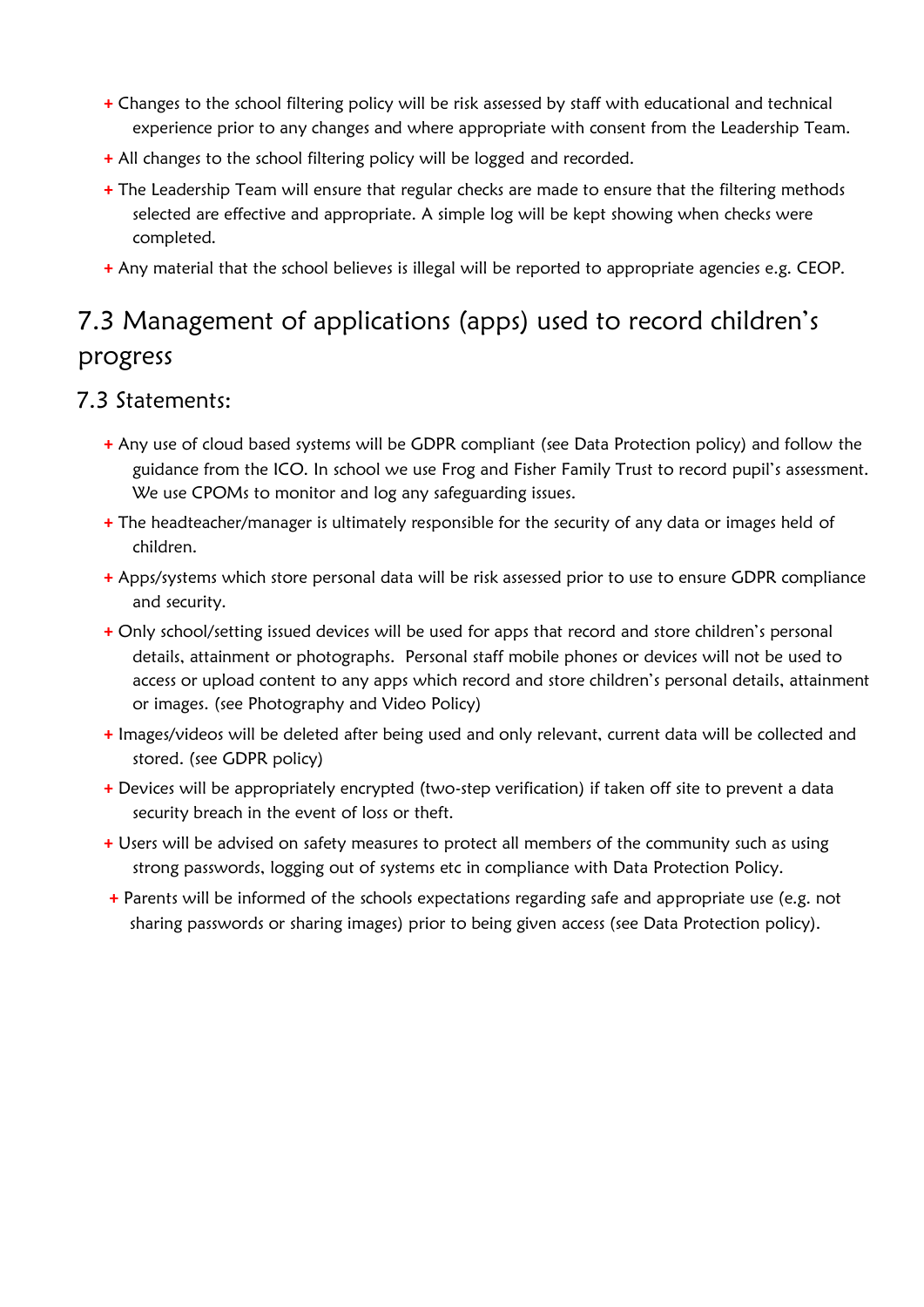# 8. Responding to Online Incidents and Safeguarding Concerns

#### 8.1 Statements:

- **+** All members of the community will be made aware of the range of Online risks that are likely to be encountered including sexting, Online/cyber bullying etc. This will be highlighted within staff training and educational approaches for pupils.
- **+** All members of the school/setting community will be informed about the procedure for reporting Online Safety concerns, such as breaches of filtering, sexting, cyberbullying, illegal content etc.
- **+** The Designated Safeguarding Lead (DSL) will be informed of any Online Safety incidents involving child protection concerns, which will then be recorded.
- **+** The DSL will ensure that Online Safety concerns are escalated and reported to relevant agencies in line with LSCB systems
- **+** If there is a possibility that an offence has occurred then any equipment used should be isolated and left unused to preserve any evidence on the device.
- **+** Complaints about Internet misuse will be dealt with under the School's complaints procedure and Data Protection Policy.
- **+** Complaints about Online/cyber bullying will be dealt with under the School's anti-bullying policy and procedure
- **+** Any complaint about staff misuse will be referred to the head teacher
	- Any allegations against a member of staff's Online conduct will be discussed with the LADO (Local Authority Designated Officer).
- **+** Pupils, parents and staff will be informed of the schools complaints procedure.
- **+** Staff will be informed of the complaints and whistleblowing procedure.
- **+** All members of the school community will need to be aware of the importance of confidentiality and the need to follow the official school procedures for reporting concerns.
- **+** All members of the school community will be reminded about safe and appropriate behaviour Online and the importance of not posting any content, comments, images or videos Online which cause harm, distress or offence to any other members of the school community.
- **+** The school will manage Online Safety incidents in accordance with the school discipline/behaviour policy where appropriate.
- **+** The school will inform parents/carers of any incidents of concerns as and when required.
- **+** After any investigations are completed, the school will debrief, identify lessons learnt and implement any changes as required.
- **+** Where there is cause for concern or fear that illegal activity has taken place or is taking place then the school will contact Durham Police via their local station and their EDP.
- **+** The use of computer systems without permission or for inappropriate purposes could constitute a criminal offence under the Computer Misuse Act 1990 and breaches will be reported to Durham Police.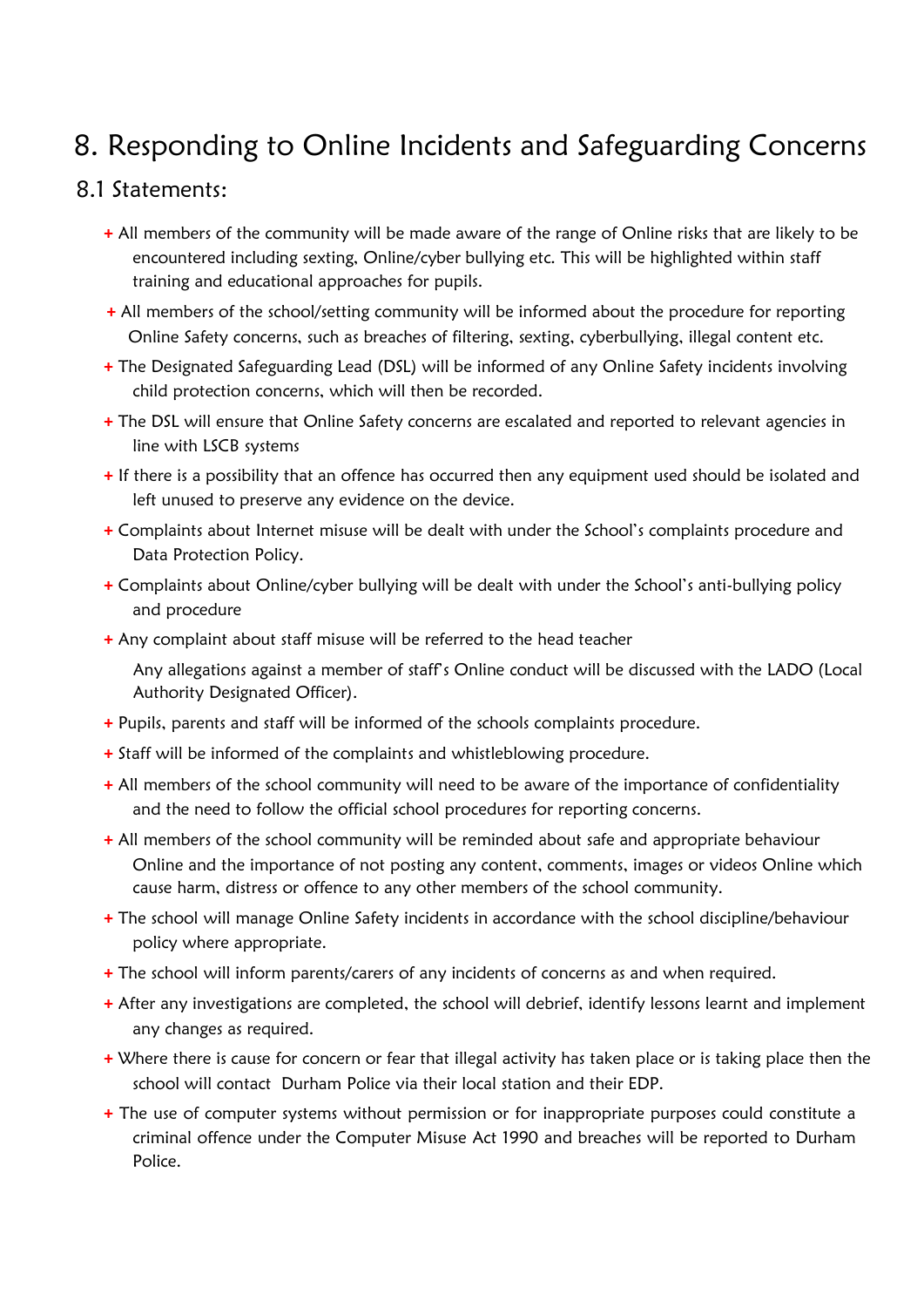- **+** If the school is unsure how to proceed with any incidents of concern, then the incident will be escalated to the Education Safeguarding Team.
- **+** Parents and children will need to work in partnership with the school to resolve issues.

# 9. Procedures for Responding to Specific Online Incidents or Concerns

### 9.1 Responding to concerns regarding Youth Produced Sexual Imagery or "Sexting"

#### 9.1 Statements:

- **+** Beamish and Pelton Federation ensure that all members of the community are made aware of the potential social, psychological and criminal consequences of sharing, possessing and creating youth produced sexual imagery (known as "sexting").
- **+** The school will implement preventative approaches via a range of age and ability appropriate educational approaches for pupils, staff and parents/carers. This is available through our E-Safety newsfeed on the school website for parents and in Online Safety/PSHCE lessons for children. Staff receive regular updates and training.
- **+** Beamish and Pelton Federation views "sexting" as a safeguarding issue and all concerns will be reported to and dealt with by the Designated Safeguarding Leads Wendy Edwards/Karen Telfer/Judith Russell/Lynn Stavers.
- **+** The school will follow the guidance as set out in 'Sexting in schools: youth produced sexual imagery and how to handle it'

If the school are made aware of incident involving creating youth produced sexual imagery the school will:

- Act in accordance with the schools child protection and safeguarding policy and the relevant LSCB procedures
- Immediately notify the designated safeguarding lead.
- Store the device securely.
- Carry out a risk assessment in relation to the children(s) involved.
- Consider the vulnerabilities of children(s) involved (including carrying out relevant checks with other agencies)
- Make a referral to children's social care and/or the police (as needed/appropriate).
- Put the necessary safeguards in place for children e.g. offer counselling support and immediate protection and offer appropriate pastoral support for those involved.
- Implement appropriate sanctions in accordance with the schools behaviour policy but taking care not to further traumatise victims where possible.
- Review the handling of any incidents to ensure that the school is implementing best practice and the leadership team will review and update any management procedures where necessary.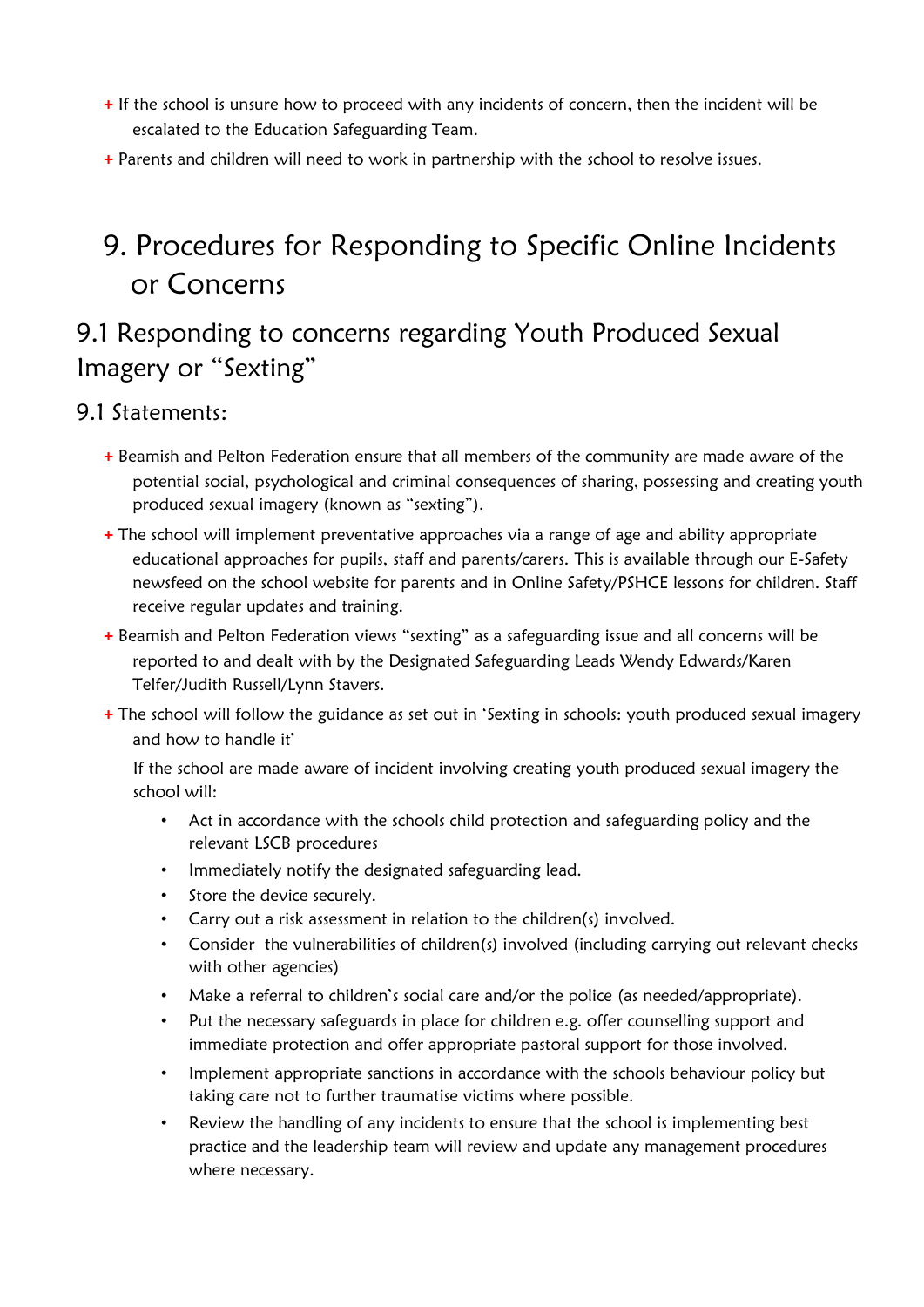- Inform parents/carers about the incident and how it is being managed.
- **+** The school will not view an images suspected of being youth produced sexual imagery unless there is no other possible option or there is a clear need or reason to do so (in these cases the image will only be viewed by the Designated Safeguarding Lead).
- **+** The school will not send, share or save content suspected to be an indecent image of children and will not allow or request children to do so.
- **+** If an indecent image has been taken or shared on the school/settings network or devices then the school will take action to block access to all users and isolate the image.
- **+** The school will take action regarding creating youth produced sexual imagery, regardless of the use of school/setting equipment or personal equipment, both on and off the premises.
- **+** The school will ensure that all members of the community are aware of sources of support regarding youth produced sexual imagery.

### 9.2. Responding to concerns regarding Online Child Sexual Abuse and Exploitation

#### 9.2. Statements:

- **+** Beamish and Pelton Federation will ensure that all members of the community are made aware of Online child sexual abuse, including exploitation and grooming including the consequences, possible approaches which may be employed by offenders to target children and how to respond to concerns.
- **+** The school will implement preventative approaches for online child sexual abuse via a range of age and ability appropriate educational approaches for pupils, staff and parents/carers.
- **+** Beamish and Pelton Federation views online child sexual abuse as a safeguarding issue and all concerns will be reported to and dealt with by the Designated Safeguarding Leads Karen Telfer/Judith Russell/Lynn Stavers.

If the school is unclear if a criminal offence has been committed then the Designated Safeguarding Lead will obtain advice immediately from Durham Police.

- **+** If the school are made aware of incident involving online child sexual abuse of a child then the school will:
	- $\circ$  Act in accordance with the schools child protection and safeguarding policy and the relevant LSCB procedures.
	- o Immediately notify the designated safeguarding lead. o Store any devices involved securely.
	- o Immediately inform Durham police via 101 (using 999 if a child is at immediate risk) o Where appropriate the school will involve and empower children to report concerns regarding Online child sexual abuse e.g. using the Click CEOP report form: [www.ceop.police.uk/Safety-centre/](http://www.ceop.police.uk/safety-centre/)
	- o Carry out a risk assessment which considers any vulnerabilities of pupil(s) involved (including carrying out relevant checks with other agencies).
	- o Make a referral to children's social care (if needed/appropriate).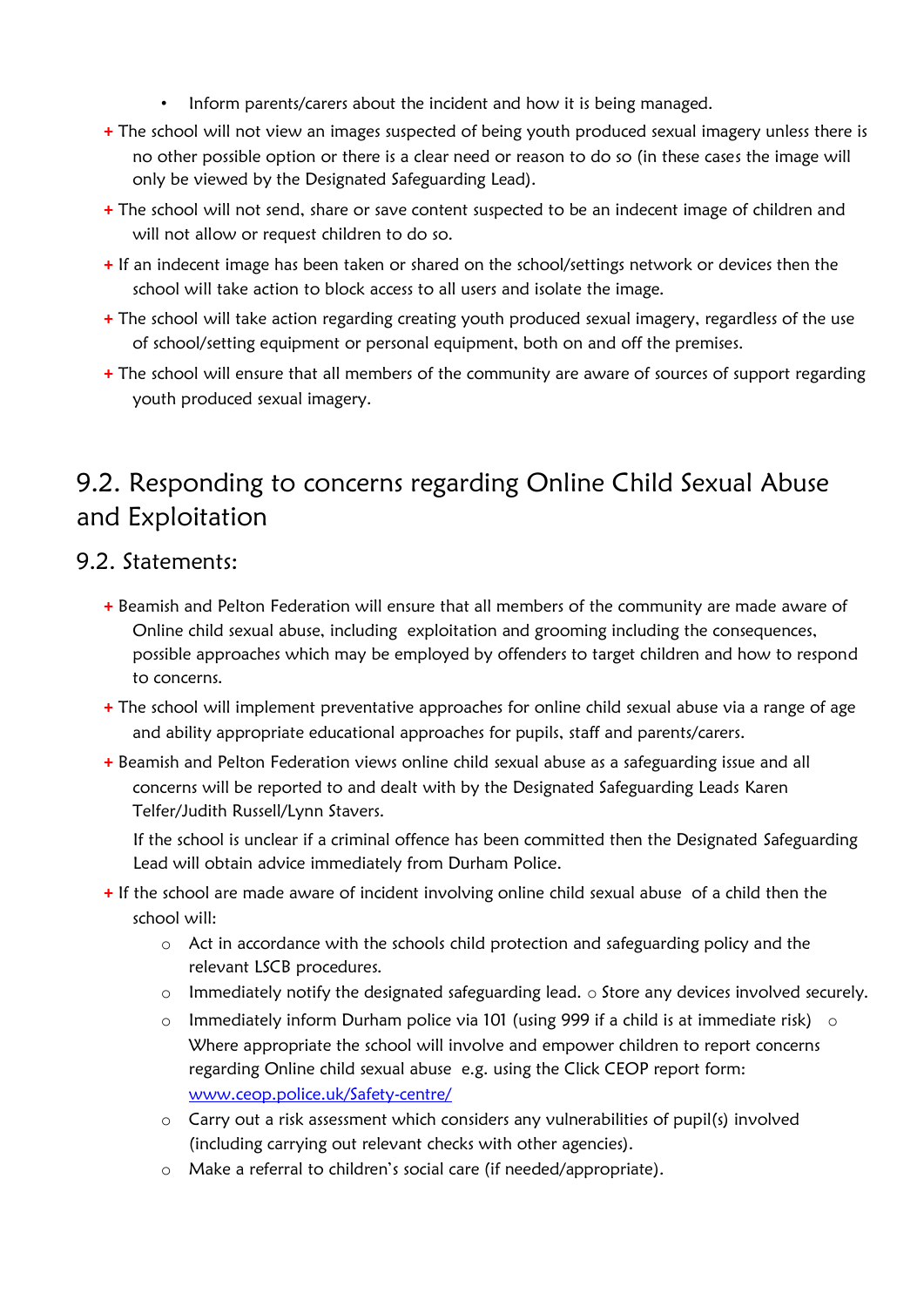- o Put the necessary safeguards in place for pupil(s) e.g. offer counselling support and immediate protection and offer appropriate pastoral support for those involved. o Inform parents/carers about the incident and how it is being managed.
- o Review the handling of any incidents to ensure that the school is implementing best practice and the school leadership team will review and update any management procedures where necessary.
- The school will take action regarding online child sexual abuse regardless of the use of school equipment or personal equipment, both on and off the school premises.
- The school will ensure that all members of the community are aware of sources of support regarding online child sexual abuse.
- If pupils at other schools are believed to have been targeted then the school will seek support from the Education Safeguarding Team to enable other schools to take appropriate action to safeguarding their community.
- The school will ensure that the Click CEOP report button is visible and available to pupils and other members of the school community, for example including the CEOP report button the school website homepage and on intranet systems.

### 9.3. Responding to concerns regarding Indecent Images of Children (IIOC)

#### 9.3 Statements:

- **+** Beamish and Pelton Federation will ensure that all members of the community are made aware of the criminal nature of Indecent Images of Children (IIOC) including the possible consequences.
- **+** The school will take action regarding of Indecent Images of Children (IIOC) regardless of the use of school/setting equipment or personal equipment, both on and off the premises.
- **+** The school will take action to prevent access accidental access to of Indecent Images of Children (IIOC) for example using an internet Service provider (ISP) which subscribes to the Internet Watch Foundation block list, implementing appropriate web filtering, implementing firewalls and antispam software.

If the school is unclear if a criminal offence has been committed then the Designated Safeguarding Lead will obtain advice immediately through the Education Safeguarding Team and/or Durham Police.

- If the school/setting is made aware of Indecent Images of Children (IIOC) then the school will:
	- $\circ$  Act in accordance with the schools child protection and safeguarding policy and the relevant Safeguarding Child Boards procedures.
	- $\circ$  Immediately notify the school Designated Safeguard Lead.  $\circ$  Store any devices involved securely.
	- o Immediately inform appropriate organisations e.g. the Internet Watch Foundation (IWF), police via 101 (using 999 if a child is at immediate risk) and/or the LADO (if there is an allegation against a member of staff).
- If the school are made aware that a member of staff or a pupil has been inadvertently exposed to indecent images of children whilst using the internet then the school will: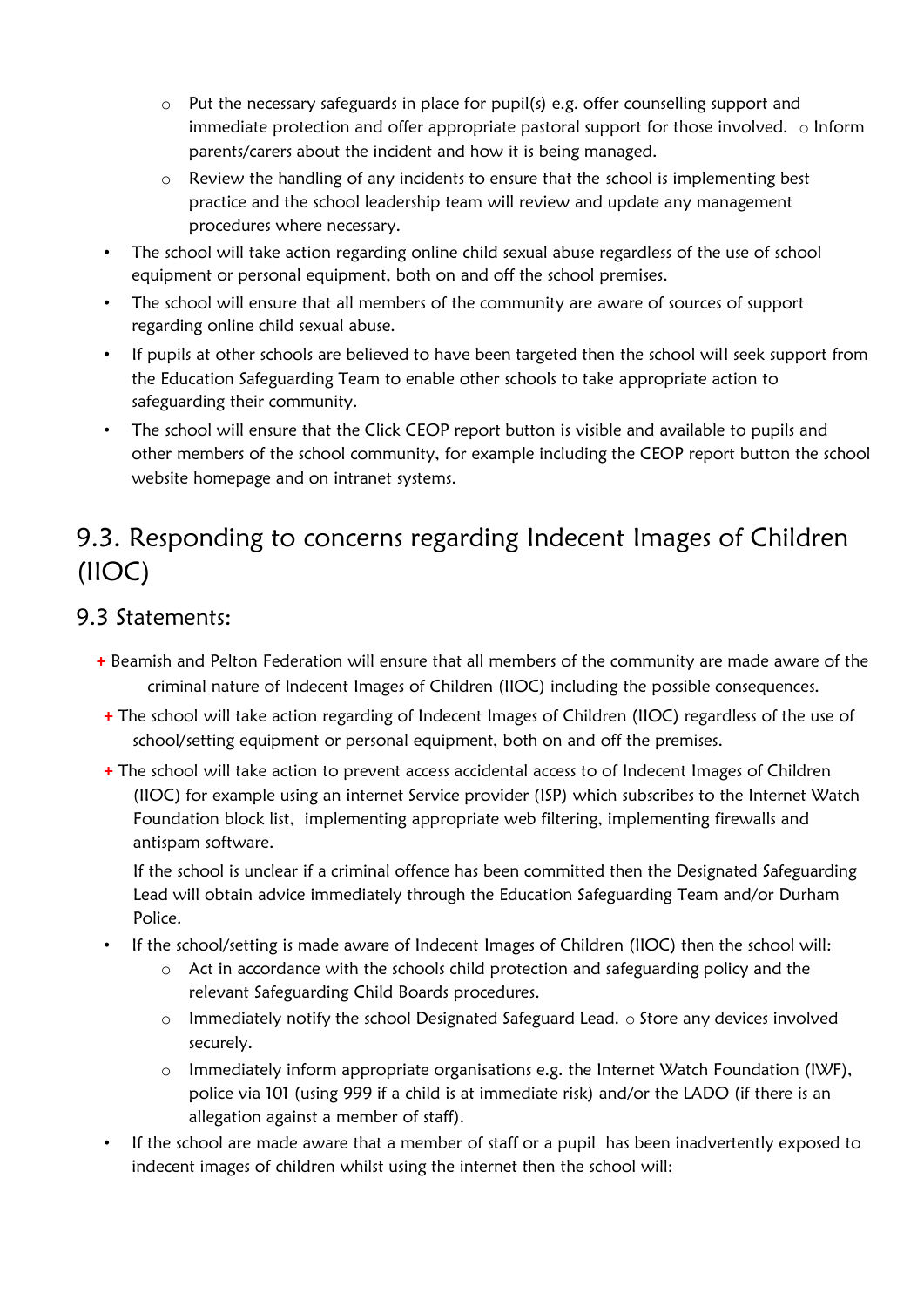- o Ensure that the Designated Safeguard Lead is informed.
- o Ensure that the URLs (webpage addresses) which contain the suspect images are reported to the Internet Watch Foundation via [www.iwf.org.uk](https://www.iwf.org.uk/) .
- o Ensure that any copies that exist of the image, for example in emails, are deleted.
- If the school are made aware that indecent images of children have been found on the schools electronic devices then the school will:
	- o Ensure that the Designated Safeguard Lead is informed.
	- o Ensure that the URLs (webpage addresses) which contain the suspect images are reported to the Internet Watch Foundation via [www.iwf.org.uk](https://www.iwf.org.uk/) .
	- o Ensure that any copies that exist of the image, for example in emails, are deleted.
	- o Inform the police via 101 (999 if there is an immediate risk of harm) and children's social services (as appropriate).
	- o Only store copies of images (securely, where no one else has access to them and delete all other copies) at the request of the police only.
- If the school are made aware that a member of staff is found in possession of indecent images of children on their electronic device provided by the school, then the school will:
	- $\circ$  Ensure that the Designated Safeguard Lead is informed or another member of staff in accordance with the school whistleblowing procedure.
	- o Contact the police regarding the images and quarantine any devices involved until police advice has been sought.
	- o Inform the Local Authority Designated Officer (LADO) and other relevant organisations in accordance with the schools managing allegations policy.
	- o Follow the appropriate school policies regarding conduct.

### 9.4. Responding to concerns regarding radicalisation and extremism Online

#### 9.4. Possible statements:

**+** The school will take all reasonable precautions to ensure that children are safe from terrorist and extremist material when accessing the internet in schools and that suitable filtering is in place which takes into account the needs of pupils.

When concerns are noted by staff that a child may be at risk of radicalisation online then the Designated Safeguarding Lead (DSL) will be informed immediately and action will be taken in line with the safeguarding policy.

**+** Online hate content directed towards or posted by specific members of the community will be responded to in line with existing school policies, including anti-bullying, behaviour etc. If the school is unclear if a criminal offence has been committed then the Designated Safeguarding Lead will obtain advice immediately via the Education Safeguarding Team/local authority and policy.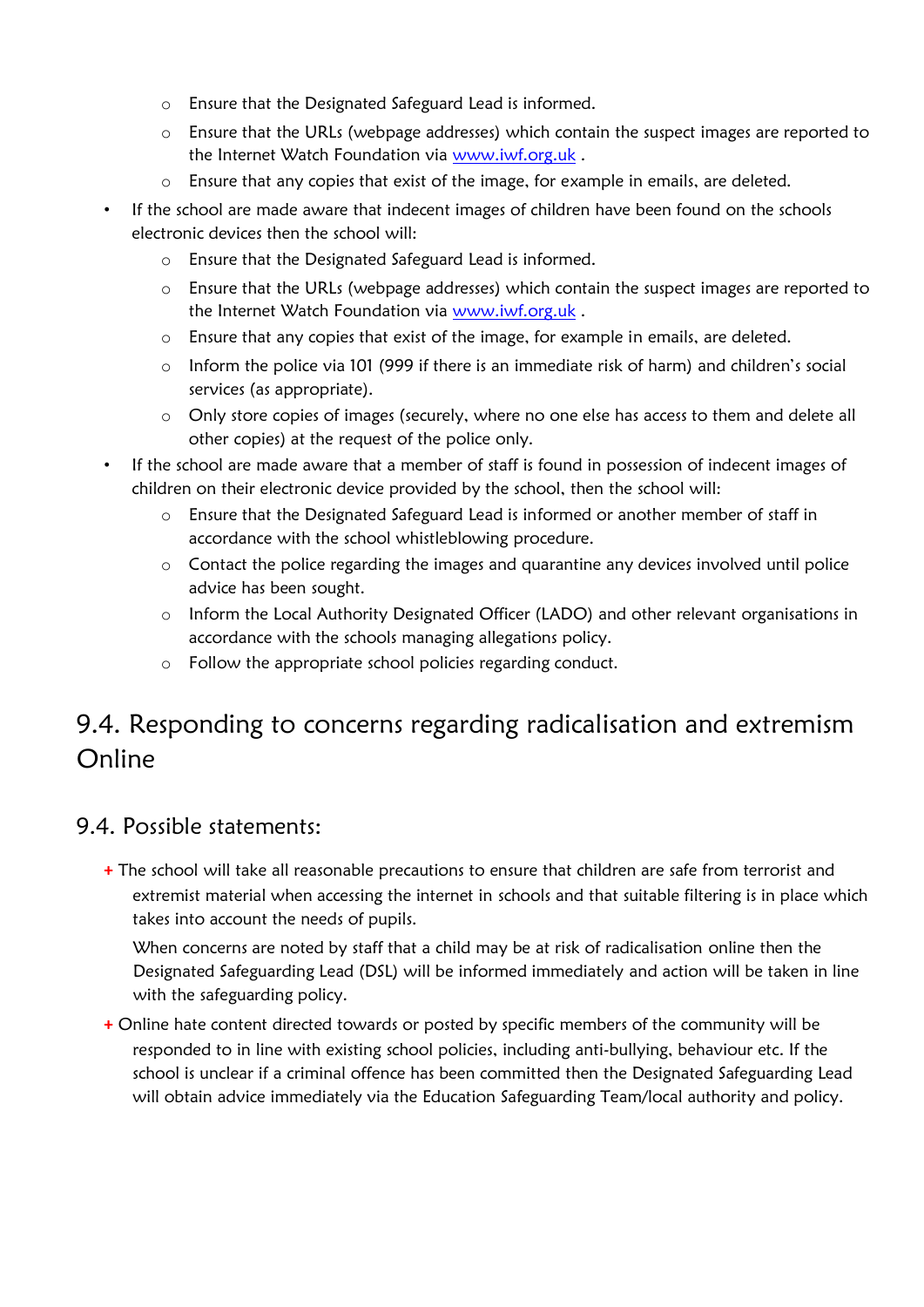### 9.5. Responding to concerns regarding cyberbullying

#### 9.5 Statements:

- **+** Cyberbullying, along with all other forms of bullying, of any member of Beamish and Pelton Federation community will not be tolerated. Full details are set out in the school policies regarding anti-bullying and behaviour.
- **+** All incidents of online bullying reported will be recorded.
- **+** There are clear procedures in place to investigate incidents or allegations and support anyone in the school community affected by online bullying.
- **+** If the school is unclear if a criminal offence has been committed then the Designated Safeguarding Lead will obtain advice immediately from Durham Police.
- **+** Pupils, staff and parents/carers will be advised to keep a record of cyberbullying as evidence.
- **+** The school will take steps to identify the bully where possible and appropriate. This may include examining school system logs, identifying and interviewing possible witnesses, and contacting the service provider and the police, if necessary.
- **+** Pupils, staff and parents/carers will be required to work with the school to support the approach to cyberbullying and the schools Online Safety ethos.
- **+** Sanctions for those involved in online or cyberbullying may include:
	- o Those involved will be asked to remove any material deemed to be inappropriate or offensive.
	- o A service provider may be contacted to remove content if those involved refuse to or are unable to delete content.
	- o Internet access may be suspended at school for the user for a period of time. Other sanctions for pupils and staff may also be used in accordance to the schools anti-bullying, behaviour policy or Acceptable Use Policy.
	- o Parent/carers of pupils involved in online bullying will be informed.
	- o The Police will be contacted if a criminal offence is suspected.

### 9.6. Responding to concerns regarding Online hate

#### 9.6 Statements:

- **+** Online hate at Beamish and Pelton Federation will not be tolerated. Further details are set out in the school policies regarding anti-bullying and behaviour.
- **+** All incidents of online hate reported to the school will be recorded.

All members of the community will be advised to report online hate in accordance with relevant school policies and procedures e.g. anti-bullying, behaviour etc.